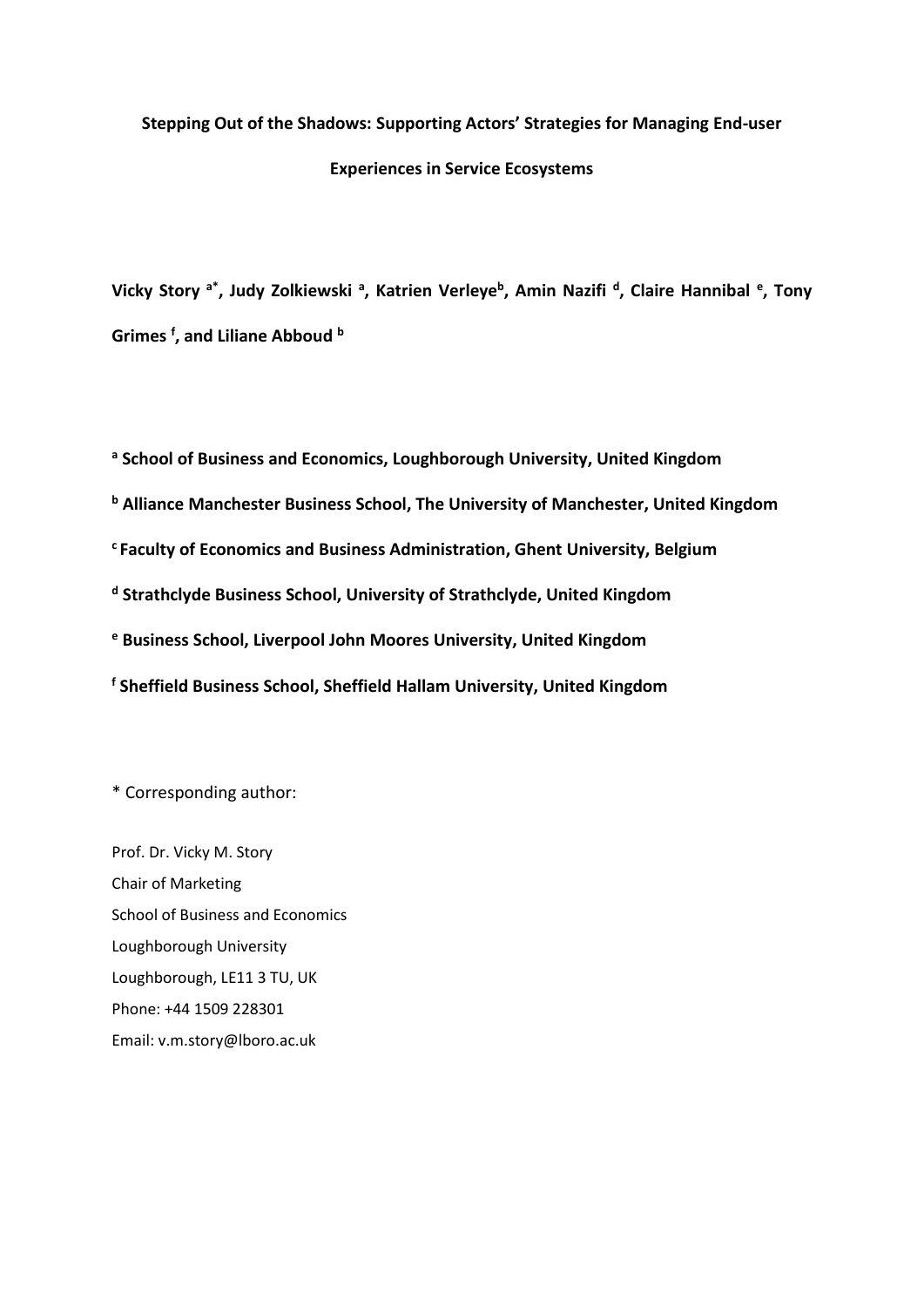# **Stepping Out of the Shadows: Supporting Actors' Strategies for Managing End-user Experiences in Service Ecosystems**

## **Abstract**

In service ecosystems not all actors have direct relationships with end users, yet they are often critical for delivering better service experiences. Specific events (e.g. service failures) may require these supporting actors, who are often hidden during regular customer experience journeys, to become visible when deviations or disruptions occur. Deciding whether and when to come out of the shadows presents a complex managerial challenge for ecosystem actors providing supporting services, with important implications for end user's experiences. We examine strategies that service ecosystem actors can adopt for managing end-user experiences in complex ecosystems, and the implications for themselves and other ecosystem actors. Based upon two dimensions, visibility and synchronization, six experience management strategies are outlined and contrasted. Using case vignettes, we explore how and when such strategies might be adopted and potential impacts on service sellers and enduser experiences during regular and atypical service journeys, and present future research propositions.

**Keywords:** Customer experience management strategies, Supporting actors, Actor visibility, Ecosystem synchronization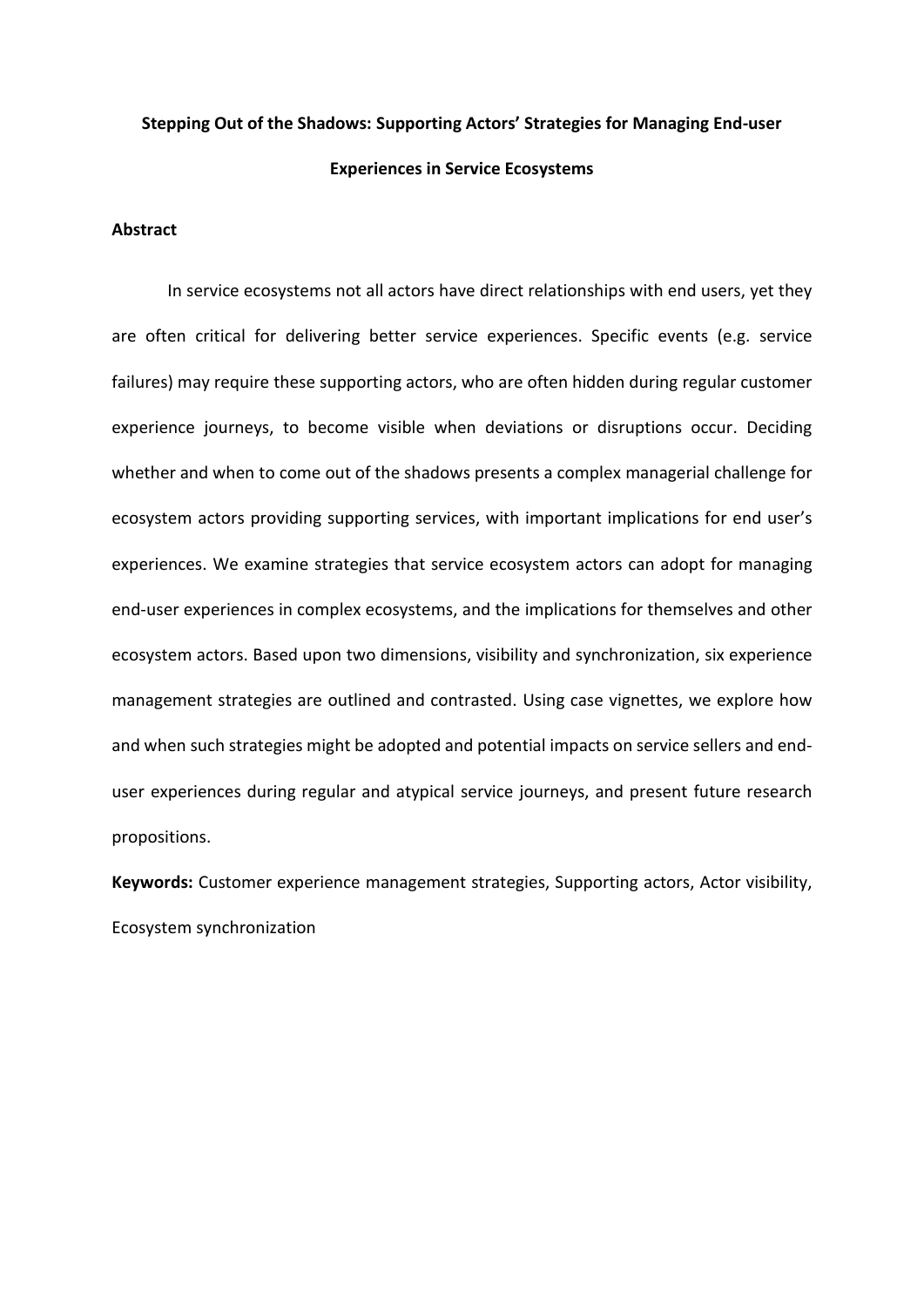## **1. Introduction**

Customer experience has been discussed extensively (Homburg *et al.*, 2017; Kranzbühler *et al.*, 2018), with Lemon and Verhoef (2016) highlighting the complexity and variety of the construct. Increasingly it is recognized that customer experience is not the sole remit of one firm but the responsibility of a complex ecosystem (Reimer & Folkes, 2009). Ecosystems are "a relatively self-contained, self-adjusting system of mostly loosely coupled social and economic (resource integrating) actors connected by shared institutional logics and mutual value creation through service exchange" (Lusch & Nambisan, 2015: 161) that can take many shapes and forms (Weill & Woerner, 2017). These different shapes and forms influence ecosystem actor activities and end-user experiences.

Adopting a customer journey perspective recognizes customer experience as an iterative, dynamic process (Patrício, *et al.*, 2018; Van Vaerenberg *et al.*, 2019) that involves various interactions with other actors (Patrício *et al.*, 2011). Although most touchpoints are controlled by the service seller, other supporting actors may be involved (Lemon and Verhoef, 2016). These actors often provide a key element of a service without being visible or directly connected to the end-user, for instance by providing the infrastructure (e.g., railway tracks or electricity distribution systems). Drawing on the theatre metaphor (Grove & Fisk, 1983), these supporting actors would be 'backstage'. Nonetheless, some customers may occasionally encounter these hitherto hidden actors along their journey. For example, if a service failure occurs, these backstage actors may be required to directly interact with end users to provide service recovery activities. In doing so, these supporting actors could move 'front-stage', crossing the line of visibility. Conversely, backstage actors may choose to remain hidden, engaging in service recovery activities on behalf of the frontstage actor (i.e., service seller). Finally, it is possible that these actors might always be visible to end users.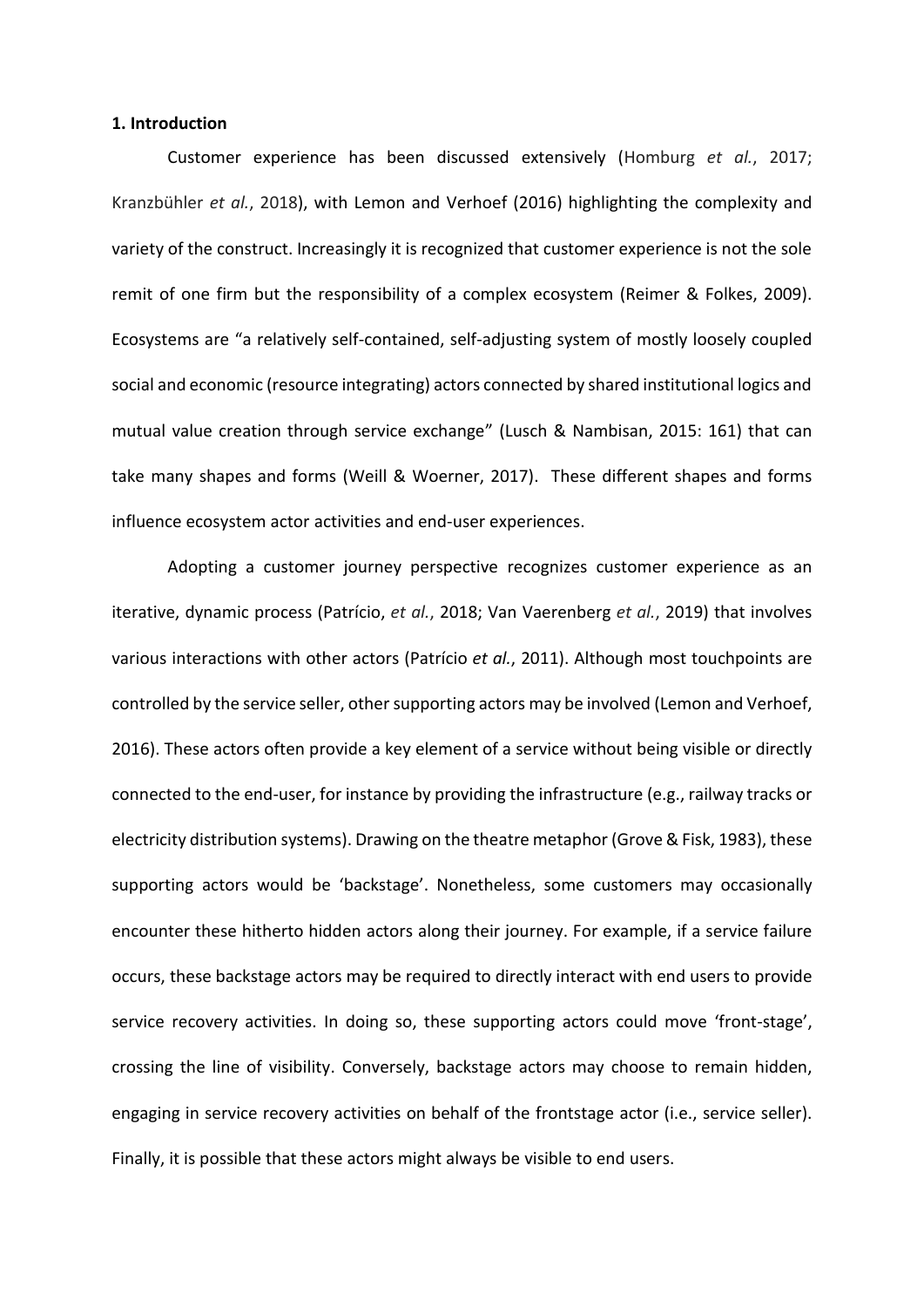Backstage actors in the service ecosystem need to decide whether and when come out of the shadows or whether to remain hidden. These choices present challenges around managing touchpoints among ecosystem actors, in terms of both regular customer service experiences and dealing with atypical service journeys, i.e., deviations from or disruptions to the regular journey (Van Vaerenbergh *et al,* 2019). In an ecosystem context, customers' unfamiliarity with hidden supporting actors (who might only 'step out of the shadows' at certain times) may impact judgments of their experience with other ecosystem actors, particularly the service seller, who may stand to lose business (Van Vaerenbergh *et al.,* 2014). Where end-user evaluations are important performance metrics within the service ecosystem, this could be extremely problematic. Typically, customer experience metrics reflect a culmination of customer experience episodes (Meyer & Schwager, 2007). In situations where supporting actors only become visible for service failures, end users are likely to judge these experiences predominantly on the single episodic event, which, for service failure, is often a negative interaction. Conversely, customers who are cognizant of this actor's role, possibly because of previous positive interactions, may have a more balanced judgement of the service they provide (Gelbrich *et al.,* 2016). As supporting actors in service ecosystems are often partly recompensed on customer satisfaction scores, these end-user assessments matter (Zolkiewski *et al.,* 2017).

Clearly, supporting actors have a strategic dilemma with respect to the visibility of their activities during both regular and atypical service journeys. These journeys can also be influenced by the coordination efforts of ecosystem actors, whose integrated efforts combine to deliver services that customers value (Clarysse *at al.,* 2014). However, ecosystem structures may vary for different service offerings and delivery modes (Bustinza *et al.*, 2019), requiring varying degrees of actor synchronization (Jacobides *et al.*, 2018).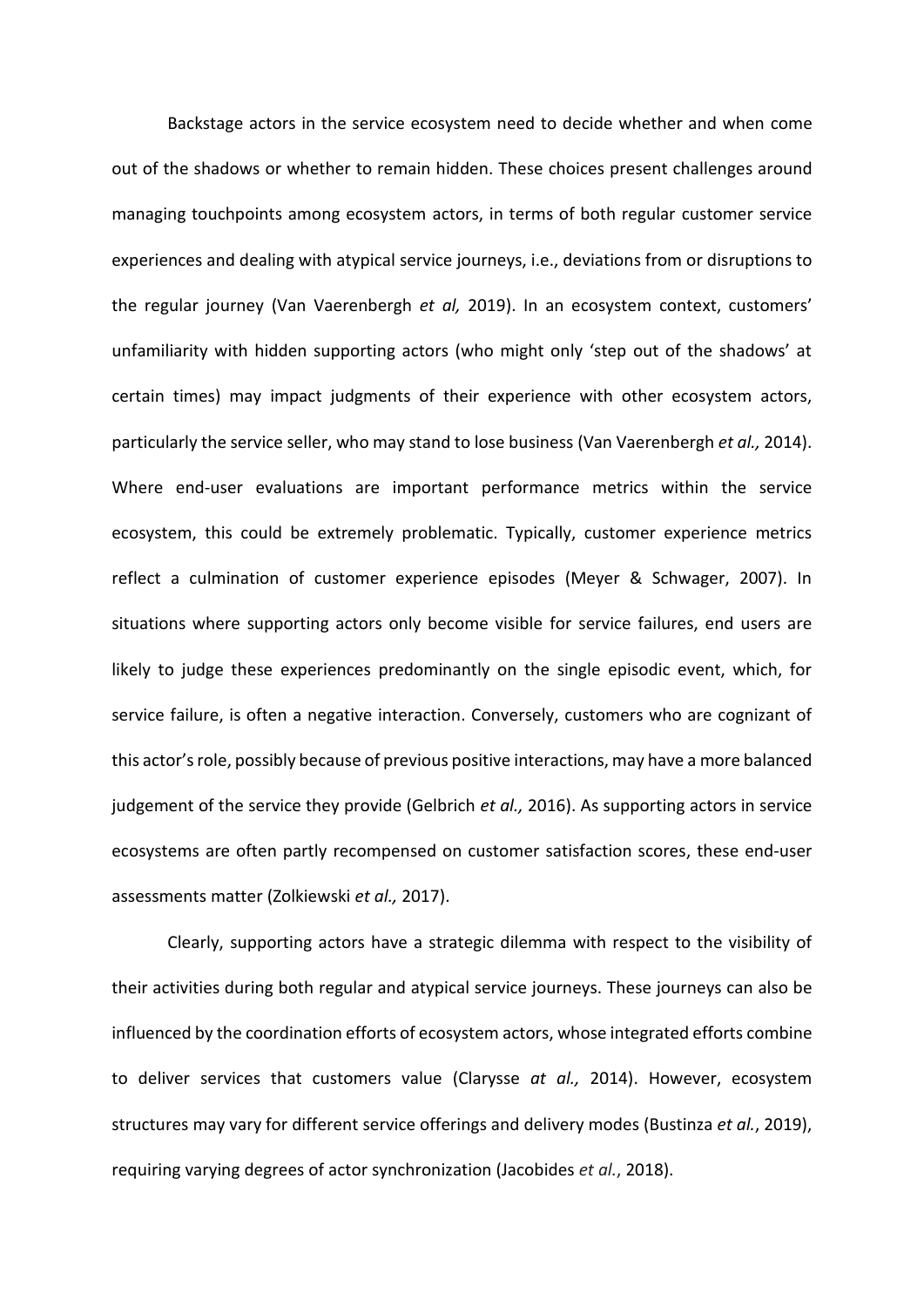Little is known about the way in which supporting actors manage their visibility and synchronization with other actors or the implications of these decisions for other ecosystem actors. To address the paucity of research in this area, we explore the customer experience management strategies available to supporting actors in complex service ecosystems. Our contribution lies in the identification of two key dimensions (visibility and synchronization). Drawing from customer experience management theories, in combination with dramaturgy and the theatre metaphor, a typology of strategies is developed and illustrated with case vignettes (developed from secondary data) that exemplify how supporting actors manage their relationships with other ecosystem actors and end users, under regular and atypical (such as, service failure and recovery) service provision. A critical consideration of the benefits and challenges that these strategies pose for these and other ecosystem actors and end-user service experience judgements is offered. Finally, research propositions suggesting how and when supporting actors might benefit from adopting different experience management strategies are developed. In doing so, this work advances managerial practice and responds to calls to investigate customer experience management from an ecosystem perspective (De Keyser *et al.*, 2015, Lemon & Verhoef, 2016).

## **2. Customer experience and its management in service ecosystems**

Customer experience researchers increasingly adopt a journey perspective, emphasizing interactions with a specific firm along multiple touchpoints (Lemon & Verhoef, 2016; Voorhees *et al.,* 2017). Here, touchpoints refer to physical, human, and digital points of contact with the service (De Keyser *et al.*, 2015; Voorhees *et al.,* 2017). Complementing this notion, ecosystem researchers argue that ecosystems of actors often bring complementary and coevolving capabilities to create value (Adner & Kapoor, 2010; Aarikka-Stenroos & Ritala,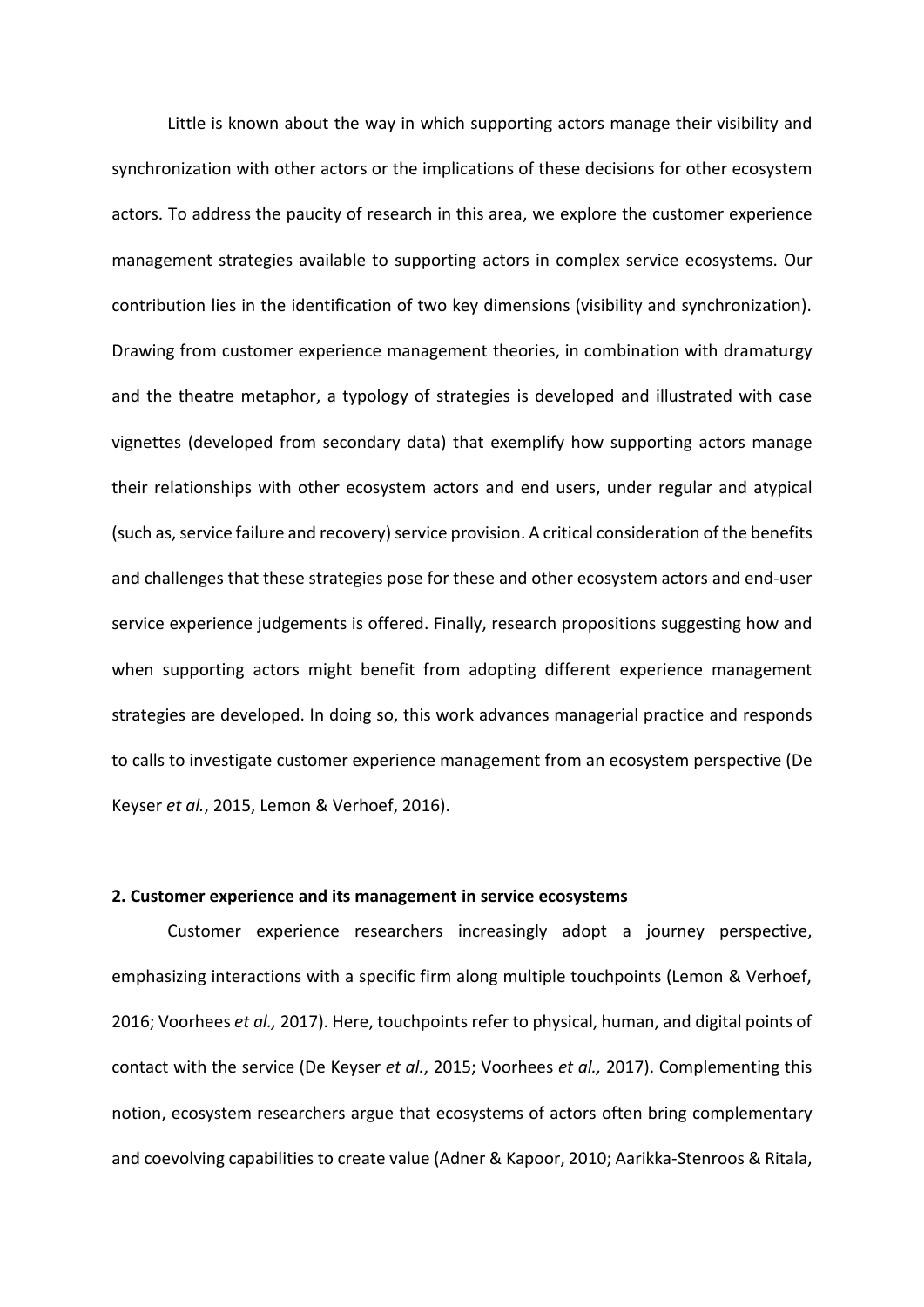2017; Moore, 1993). Business ecosystems are specifically defined as: 'the collaborative arrangements through which firms combine their individual offerings into a coherent, customer-facing solution' (Adner, 2006: 98), and configurational approaches vary depending on firms involved and services offered (Bustinza, *et al.,* 2019).

Consequently, customer experiences reflect a holistic, multidimensional response to a complex set of interactions with a variety of ecosystem actors (Bitner *et al.*, 2008; Tax *et al.*, 2013). To understand these experiences, an in-depth understanding of the context in which experiences emerge, as well as the institutional arrangements pertaining to an ecosystem's norms and practices that shape experiences, is imperative (Verleye *et al.*, 2017). However, there is a lack of understanding about how ecosystem actors coordinate and manage experiences.

Customer experiences stem from a complex set of interactions between ecosystem actors and the customer. These ecosystem actors may operate before and after the line of interaction (Bitner *et al*., 2008). Actors before the line of interaction (frontstage) directly interact with customers, whereas those after the line of interaction (backstage) interact indirectly. However, Bitner *et al*. (2008) also point out that actors are not necessarily visible to the customer and can operate in front or behind the line of visibility. Moreover, the line of visibility may differ between regular journeys and atypical journeys. The issue here is that actors can contribute to service delivery with or without the customer knowing. Indeed, many customers are unaware of the complex ecosystem of actors needed to deliver services. For example, they may not know that (in the UK) their energy supplier works with electricity generators and distributers to bring power to homes. Thus, customers might only become aware of hitherto invisible actors when those actors move frontstage to provide a specific service interaction (e.g. to fix a fault).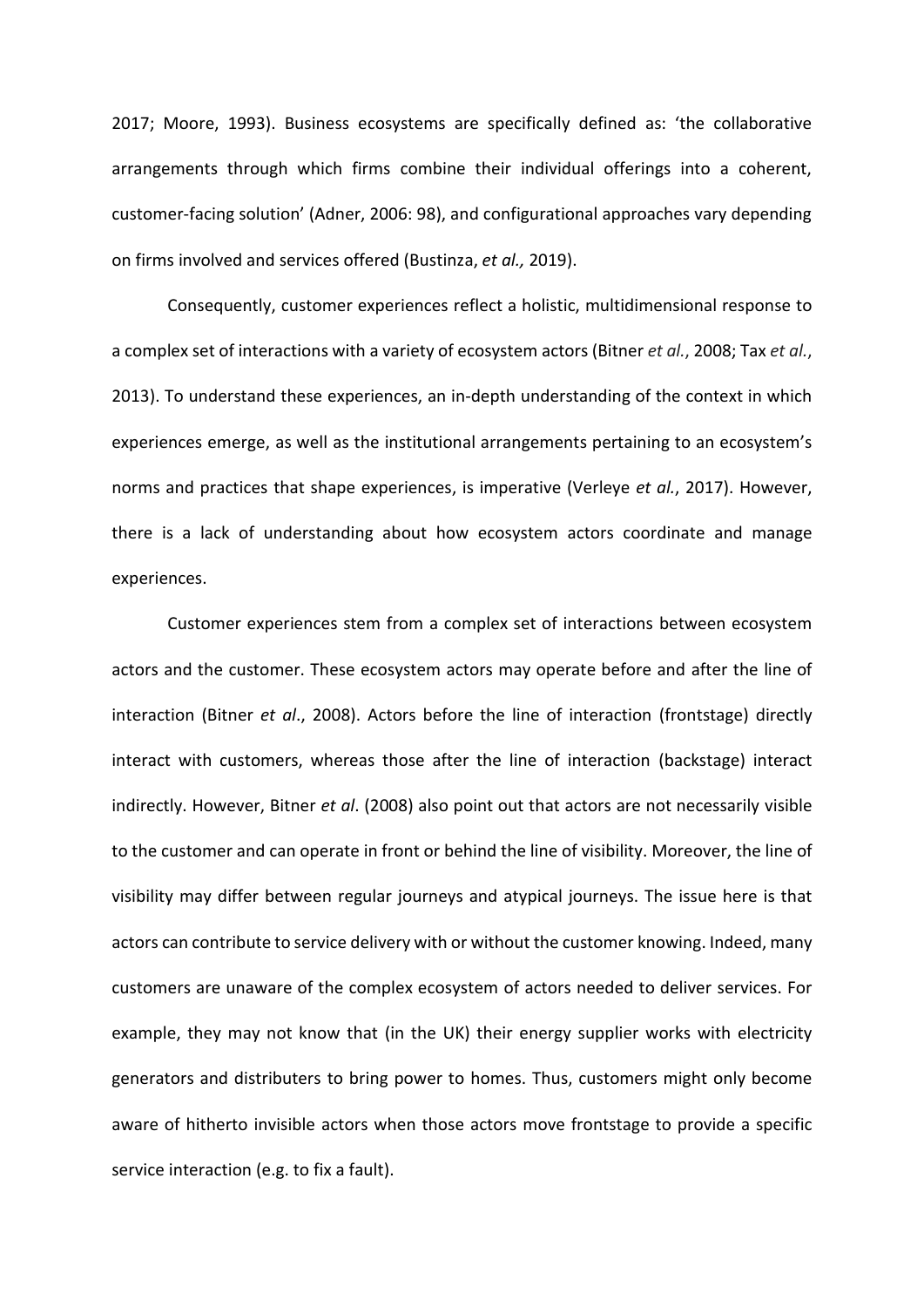Extant research suggests that actors in a service ecosystem might depend on one another in different ways (Bustinza *et al*., 2019), and that customer experience management in service ecosystems requires actors to engage in different types of relationships to address the complexities inherent in jointly delivering end-user services (Homburg *et al*., 2017). However, the amount of coordination or synchronization among different service ecosystem actors varies (van Riel *et al*., 2013). Compare a travel context, where supporting actors often play relatively independent complementary roles, with a healthcare context, where a highly synchronized set of actors work together to ensure a holistic patient experience. It is generally recognized that managing customer experience requires the design of touchpoints that are cohesive, consistent, and connected to one another in a multi-actor business ecosystem, and that this should ensure better customer and firm-related outcomes (e.g. Homburg *et al*., 2017). However, the appropriate level of ecosystem actor synchronization in regular versus atypical journeys is not yet known.

## **3. Metaphors, Dramaturgy and Marketing Theory Development**

A metaphorical and dramaturgical approach is proposed to help explain how visibility and synchronization decisions guide supporting actors' customer experience management strategies. Metaphors allow the transfer of meaning, ideas and information already known about one domain (the source domain) to the explored domain (the target domain) (Van den Bulte, 1994). In doing so, they facilitate the reassement of existing principles and the development of new insights (Cornelissen, 2003). Tsoukas (1991) argues that a metaphor is 'operationalized' by exploring the analogies (the 'are like' aspects) inherent in the metaphor domains. They are widely used in service research (Bitner, 1992; Akaka *et al.*, 2013). Linked to the use of metaphors, and as a metaphor in and of itself, dramaturgy provides the means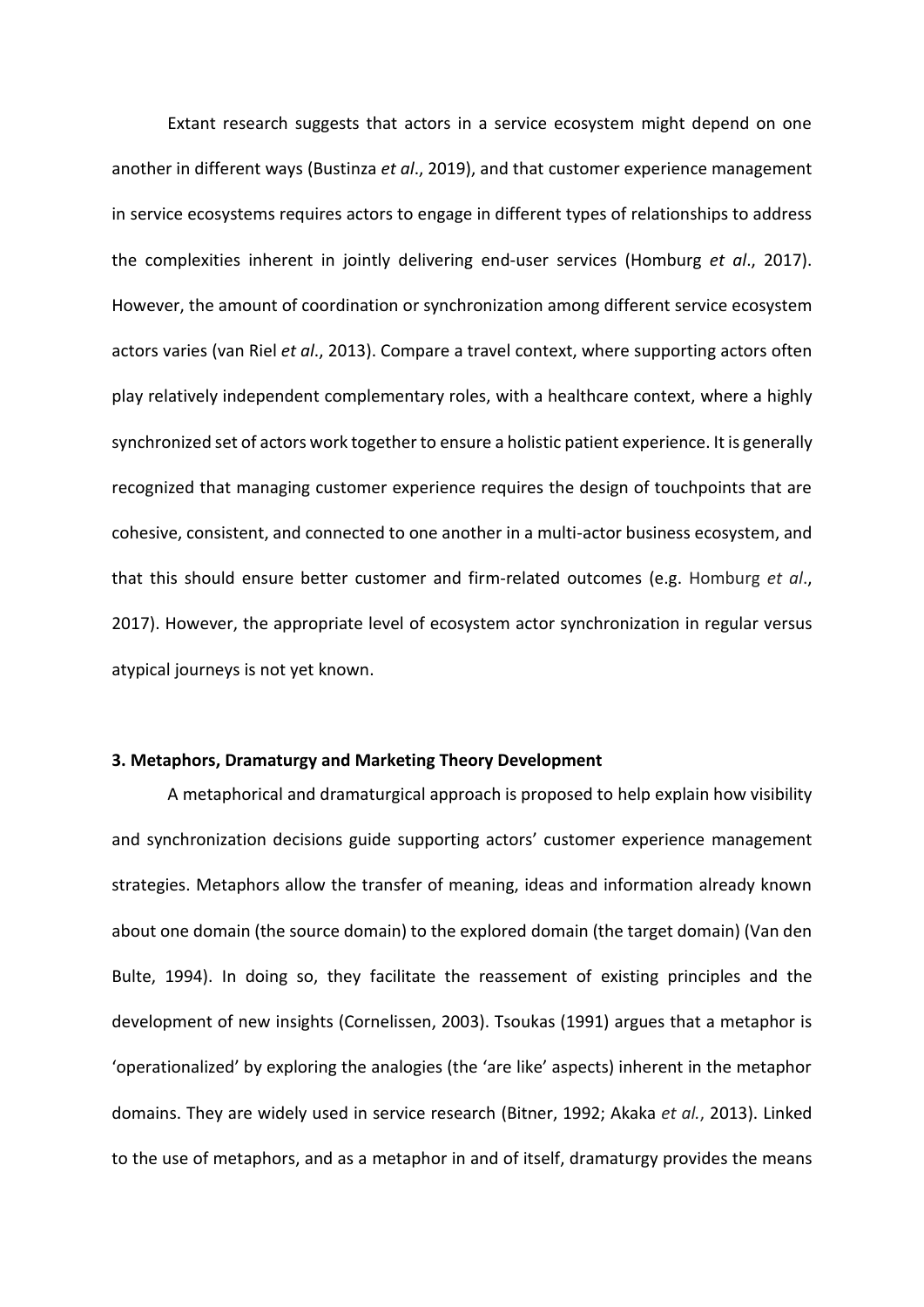to gain insight into front and backstage performances, and their implications for different actors. Frontstage is where the performance happens for the audience while backstage is beyond what the audience sees (Goffman, 1959). Depending on the performance envisioned by the director, some actors (e.g. the technical crew) might remain completely invisible to the audience (backstage or behind curtains), may be partially visible (e.g. unobtrusively dressed in black during set changes), or sometimes completely visible (e.g. becoming part of the performance to affect set changes). Thus, frontstage and backstage are nuanced concepts.

Most performances involve a team of actors who cooperate to create the desired reality (Goffman, 1959). Good performances are often thought to require a common bond between actors, which enables individual actor performances to become a coherent, authentic performance experience for an audience (van Riel *et al*., 2013). To achieve firm level synchronization, organizations are known to design, script, stage and perform their service activities to make experiences memorable (Holt & Thompson, 2004). However, operating in an ecosystem with visible and less visible actors is complex, and service experiences are often more difficult to script, stage and perform. Hence, actor choices about the extent of synchronization have important implications for the experience. Understanding decisions about visibility and synchronization will provide important knowledge about how these strategic decisions impact themselves, other ecosystem actors, and customer experience.

## **4. Proposed framework – Supporting Actors' Customer Experience Management Strategies**

Drawing on customer experience literature and the dramaturgical perspective, we propose that supporting actors' customer experience management strategies vary along two dimensions: *visibility* and *synchronization* (see Figure 1).

*Insert figure 1 here*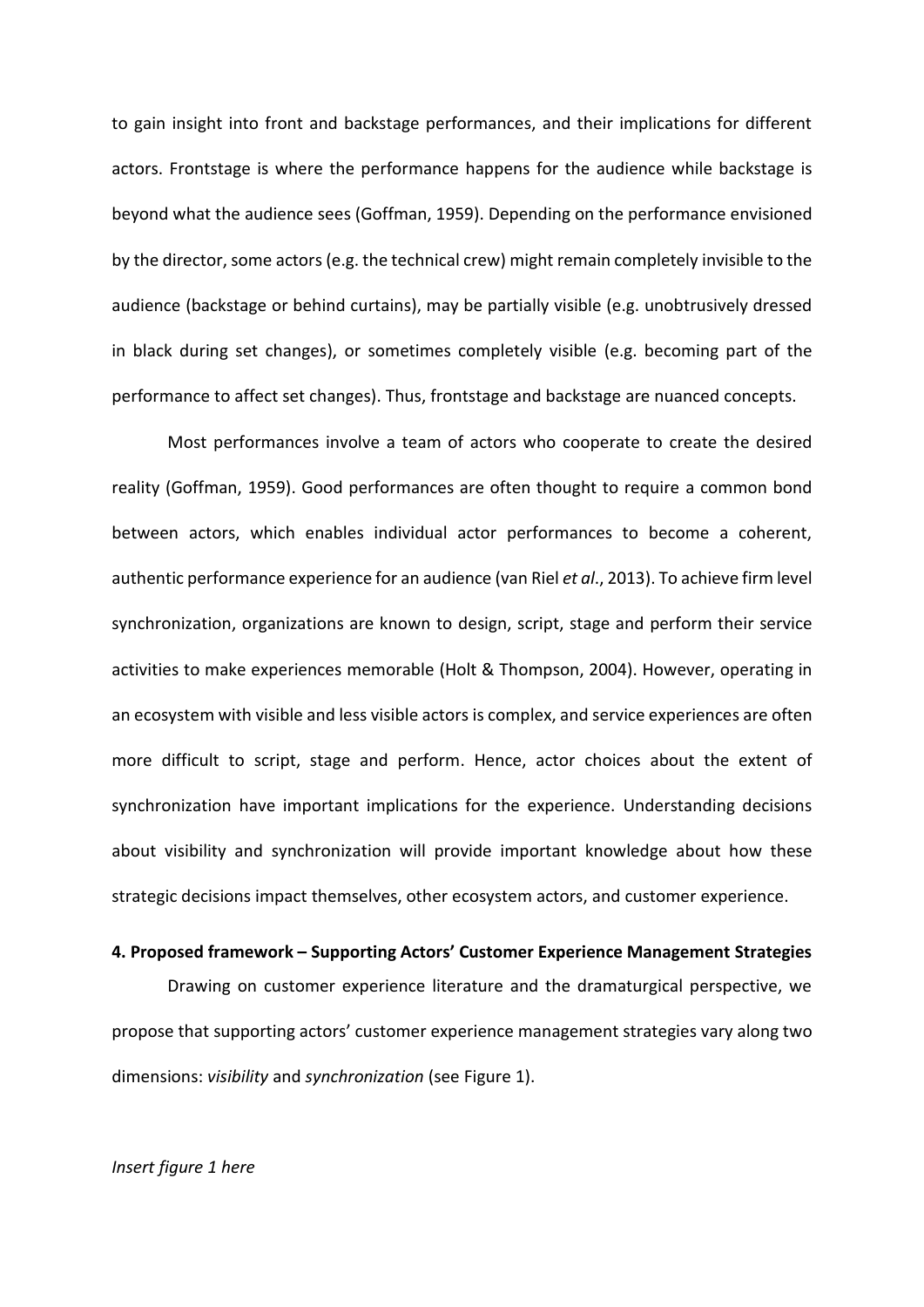## 4.1 Dimension 1 - Visibility of Supporting Actors

A key strategic decision for supporting actors regarding their service activities is deciding how visible they are to end users. However, the line of visibility is not always completely clear-cut; actors can be invisible, partial visible or fully visible to end-users. Thus, *visibility* of supporting actors is situated on a continuum from 'low' to 'high' and relates to: the extent to which end users are able to recognize the presence and role of supporting actors during experience journeys.

Supporting actors in a service ecosystem make strategic decisions about whether to remain hidden behind frontstage actors, either permanently (staying behind the line of visibility) or until an atypical journey occurs (e.g. during a service failure), where they might then become visible. Alternatively, rather than stepping out of the shadows only when required, they may decide that the benefits of proactively highlighting their role (always frontstage), in terms of customer relationship building efforts, outweigh the costs and risks of being visible (Zomerdijk & De Vries, 2007). A key factor in the decision may be how frequently a supporting actor is required to directly interact with end users, because the first time an actor 'steps out of the shadows' will need to be managed differently than subsequent interactions, where knowledge of this actor has already been built. There is inherent difficulty in delivering low visibility strategies where there is a requirement to 'step out of the shadows' to deliver key service interactions when customer experience journeys are disrupted. These visibility choices also have implications for other ecosystem actors.

#### 4.2 Dimension 2 - Supporting Actor's Synchronization with Service Sellers

The synchronization dimension is driven by the need for actors to deliver a coherent end-user experience (Jacobides *et al.,* 2018). Synchronization focuses on the temporal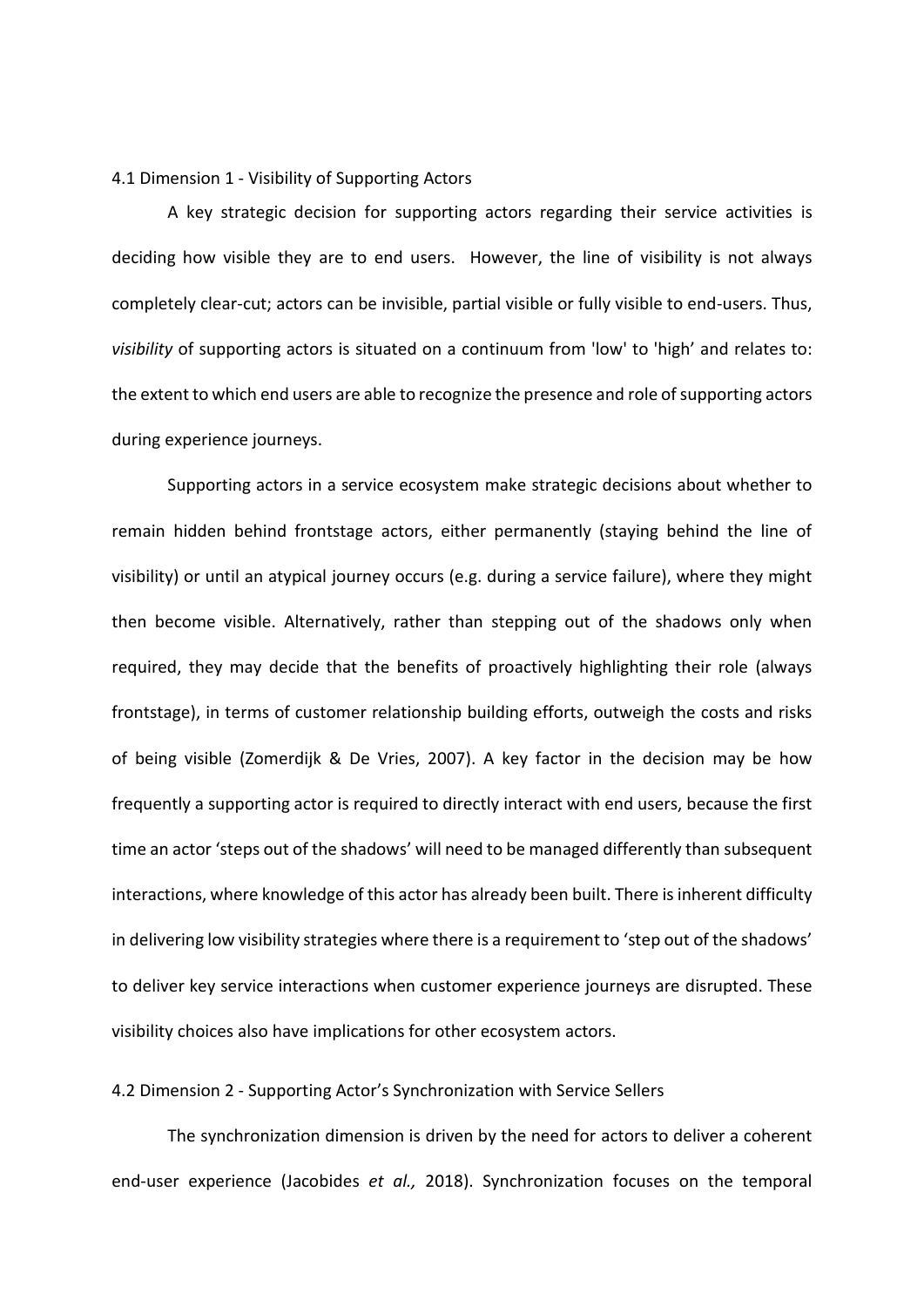relationship of activities (Perks, 2005) and reflectsthe amount of active coordination between actors across multiple service interfaces (Patrício *et al*, 2011). As with visibility, supporting actor synchronization can range from low to high, and is defined as: the temporal coordination needed between supporting actors and service sellers with regard to the activities involved in delivering a seamless customer experience journey. High synchronization equates to close coordination amongst actors; it highlights shared norms and goal alignment (Akaka *et al*., 2013), team-working (Håkansson *et al.*, 2009); and knowledge sharing (Möller, & Halinen, 2017). However, synchronization may not always be necessary or preferred. It is well known that organizations adopt different cooperative approaches, from arm's-length to more collaborative arrangements (e.g. Dyer and Singh, 1998), with each conferring different benefits and drawbacks (Jacobides *et al.,* 2018). Highly synchronized activities can allow all actors to perform better with regard to customer service provision; equally, it can make it difficult to clarify the scope and contribution of individual actors (Fjeldstad *et al.*, 2012). Low synchronization equates to supporting actors taking a more independent approach to the delivery of their service activities. Actors may choose a low synchronization strategy because they are better able to manage their part by remaining independent, or potentially, other actors may not agree to collaborate, forcing actors to operate independently. Equally, supporting actors adopting a high synchronization approach may have to align themselves with the direction set by one or more central actors (Clarysse et al., 2014). As with visibility, synchronization strategies might operate effectively for regular but not for atypical journeys.

5 Experience Management Strategies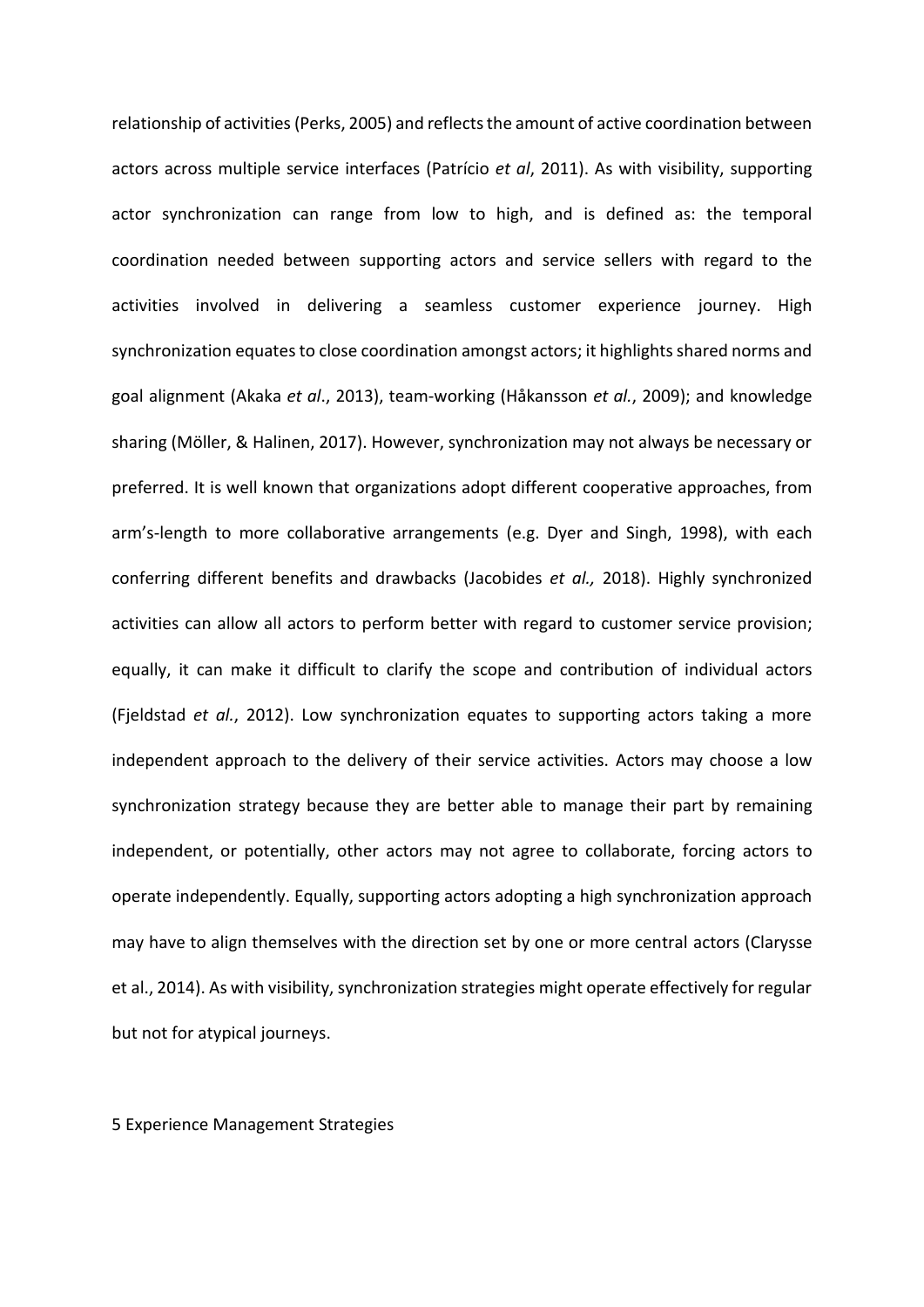We describe six experience management strategies that result from adopting different positions along the visibility and synchronization dimensions (see Figure 1). We illustrate the potential benefits and challenges that might arise for supporting actors, service sellers and end-users through exemplar vignettes from the energy, air and rail travel sectors<sup>1</sup>. All involve front and backstage service providers, facilitating exploration of lines of visibility. They include regular and atypical service experience interactions that illustrate the benefits and drawbacks of different scenarios. Furthermore, different actors within similar contexts adopt different approaches, i.e. we see variability across dimensions. Finally, their regulatory and institutional environments make their contexts comparable. For example, air travel comprises a variety of elements; the core service, which is transportation from point A to point B (including checkin, baggage handling, security, boarding); and non-core services (such as in-flight meals and airport lounges). Some services are offered by visible actors, but many are provided by less visible supporting actors, and some actors adopt a high level of synchronization, and others are less synchronized.

#### 5.1 Low Visibility *–* Low Synchronization Strategy

In this strategy, the service seller's role is foregrounded during regular journeys and supporting actors operate as independent, invisible, service providers. In atypical journeys, supporting actors have a choice of remaining hidden behind the service seller or becoming fleetingly visible to end users. Following such incidents, supporting actors usually return backstage. In terms of synchronization, these supporting actors adopt a relatively independent approach to the ecosystem.

<sup>&</sup>lt;sup>1</sup> The sources used to develop the case vignettes are provided as a supplementary file.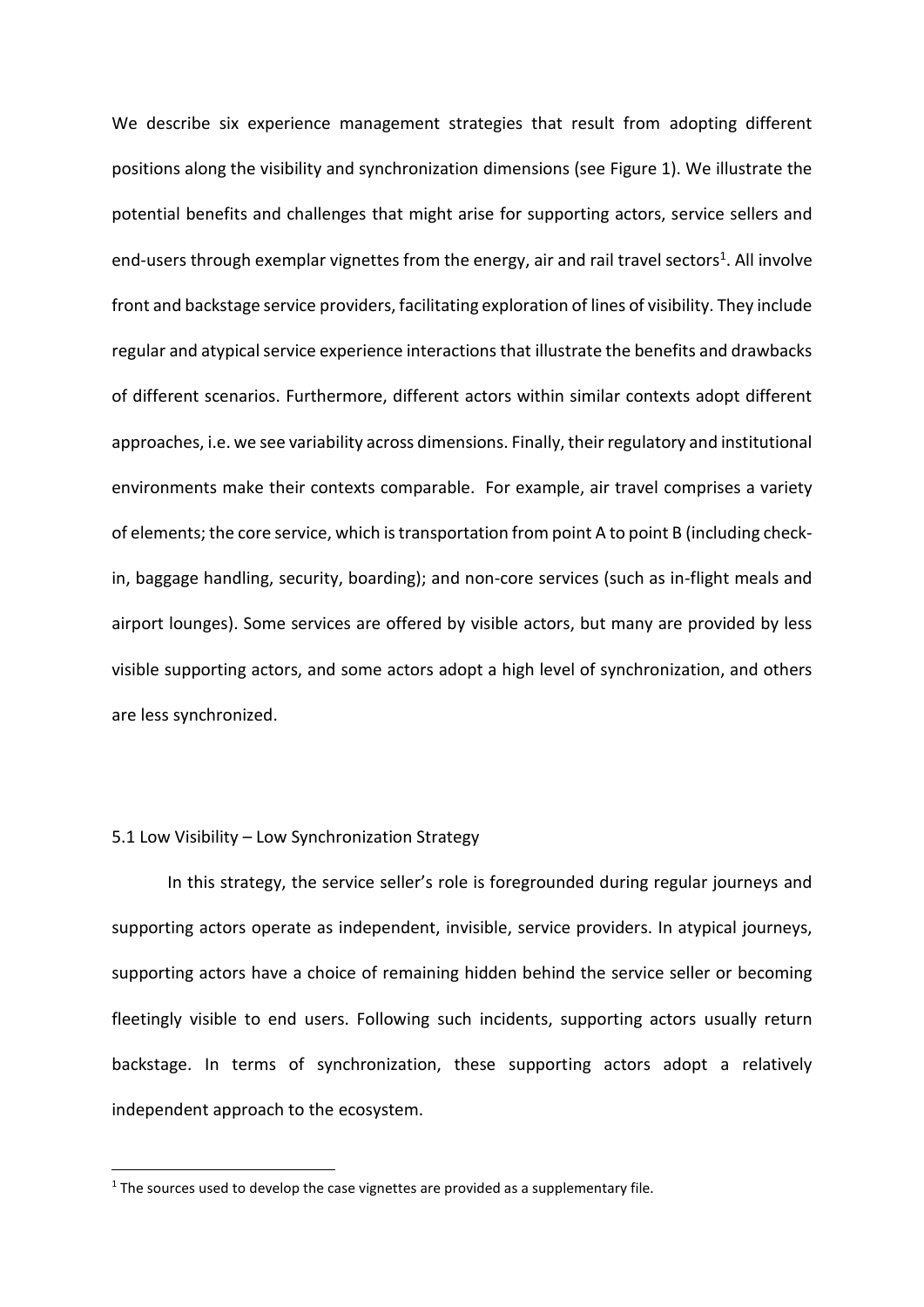## **UK Power Networks Vignette**

UK Power Networks is an electricity distribution network operator (DNO) in the East and South East of England. Whilst they are responsible for providing power, there is no requirement for direct end-user contact, as metering, billing and informational needs are served by an electricity 'supplier' (e.g. EON, Npower). Suppliers sell electricity; DNOs manage and maintain electricity cables. The scope and contribution of each actor is distinct but not visible to end users. The ecosystem is heavily regulated by the Electricity regulator, Ofgem.

End users are usually unaware of UK Power Networks' role in the ecosystem. Contact is rare and sporadic, e.g., when a change of power supply or overhead power line maintenance is required, or for restoration of a power failure (which occurs on average every 9 years). In these instances, despite the DNO being responsible for installing/repositioning electricity meters, end users are required to communicate with their electricity supplier; they only engage with the DNO at installation. However, when a fault occurs, DNOs engage directly with end users; electricity suppliers are not involved. The DNO is, therefore, relatively invisible for 'routine' atypical interactions (e.g. maintenance), but visible during critical atypical incidents (power failure). Furthermore, UK Power Networks do not work with service sellers or other ecosystem actors to actively synchronize their interactions. This arm's-length approach is evidenced in the way energy suppliers seek to pre-emptively deflect customer enquiries about power cuts to DNOs (by promoting a national telephone helpline that automatically connects end-users to their regional DNO). Equally, no connections to partners are made on UK Power Network's homepage; the focus is solely on them being ready to respond to power cuts.

However, a strategy of remaining invisible whilst providing an effective service creates risks. These are usually apparent on the rare occasions when the service fails (i.e. a power outage) and the DNO is the primary point of contact for end users, but has no prior relationship to draw on. End users' unawareness of the company's role in continuous power provision may just assume that their role is simply '*power restoration'*. The difficulty in diagnosing the root cause of a power outage, means that UK Power Networks uses average resolution times to provide an initial estimate. This estimate is often inaccurate (because some factors cannot be predicted in advance, e.g. a car parked over the manhole cover to which access is required). If UK Power Networks do not restore power by the estimated fix time, end users perceive a service failure. It is at this point that most complaints occur. Examining feedback on the Trustpilot review site shows that restoring power in adversity draws highly positive reviews, with comments focused on working in difficult conditions, going the extra mile, appreciating being kept updated. Also, terms like efficient, professional and friendly crop up regularly. However, negative feedback highlights a lack of reliable estimates about power restoration, conflicting messages being received, and repeated 'fail' incidents.

Here, the regular journey is managed by the front-stage actor. UK Power Networks' role in continuously providing power goes unnoticed. Thus, UK Power Networks do not get credit for all the time the service is provided fault free. This strategy appears advantageous to service sellers, who essentially take credit for supplying power. It also appears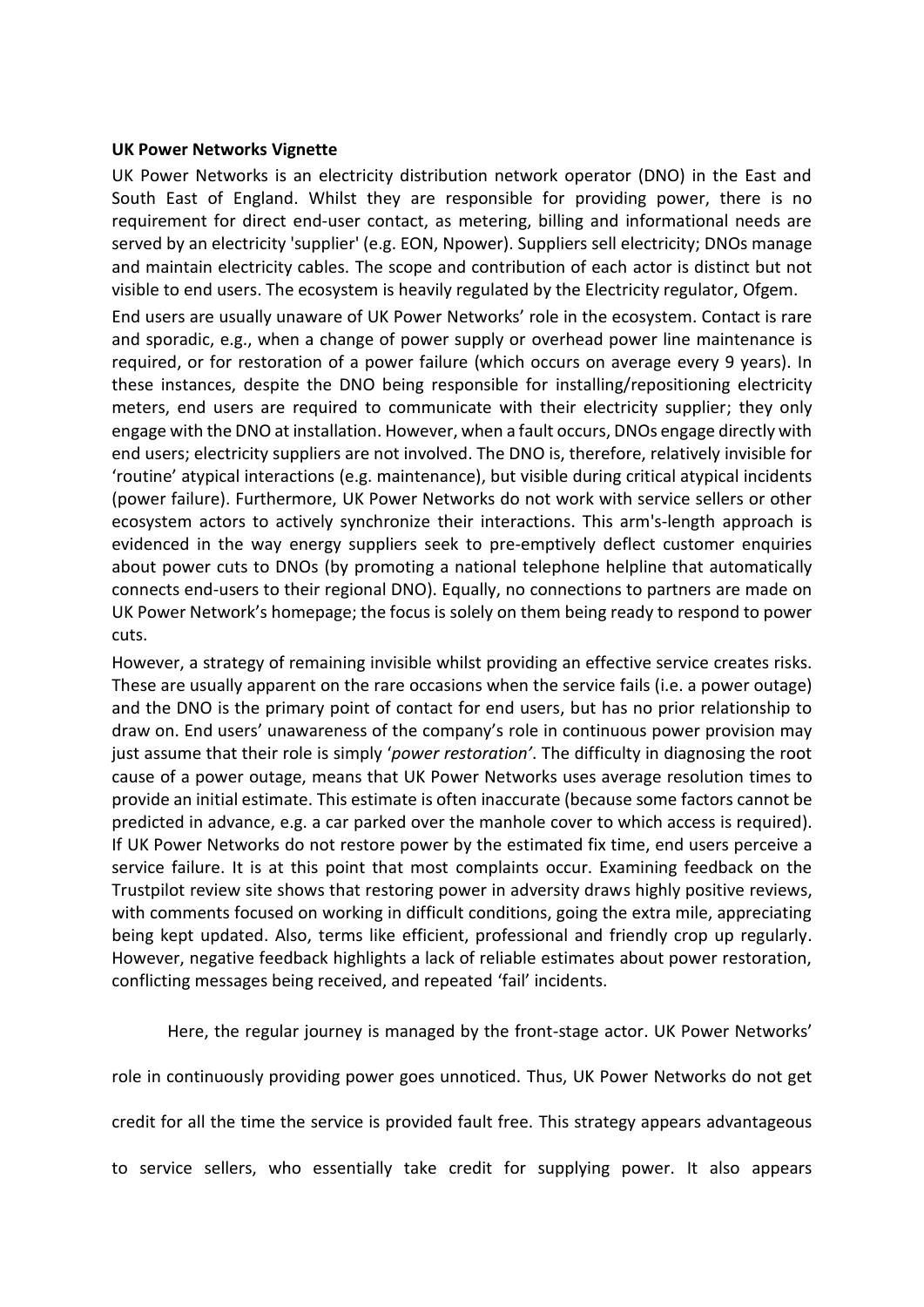advantageous to UK Power Networks, in the sense that it does not need to invest resources in being visible and managing ongoing relationships with end-users. During minor atypical journeys (e.g. installations/maintenance), end-user interactions with UK Power Networks are minimal, coordinated by the frontstage actor and kept to only that which is necessary to complete the task. However, low visibility may matter when there is no power. In this context, end users want someone to contact who will fix the problem. Due to the low visibility of UK Power Networks, major 'service failures' (power cuts), are often initially presumed to be the fault of an otherwise dependable, electricity supplier. If UK Power Networks remained invisible, end users would only have the visible actor to focus on. However, the provision of the emergency telephone number means that UK Power Networks must take responsibility at this point and cannot remain invisible. Based on the wealth of available online information, and the proactive approach to customer complaint messages registered (e.g. on Trustpilot), UK Power Networks clearly take the need for visibility seriously at this point.

From a service recovery perspective, the fact that these actors are usually invisible to end users may be of no consequence, because their ability to 'save the day' (restore power) can outweigh all else. However, sometimes efforts might be hampered by other actors and external influences (e.g. storms and floods), leading to customer dissatisfaction. Here, a low visibility/low synchronization strategy may prove problematic for supporting actors. For UK Power Networks, becoming visible during atypical interactions means that end users will be able to attribute at least some service failure blame to them; a company with which they have little or no prior experience or knowledge of with respect to their trustworthiness or credibility. If end users have come across them before, they either have a positive experience to draw from or a negative one, e.g., previously failing to restore the power in a timely manner. The more frequent and more critical outages are the more likely negative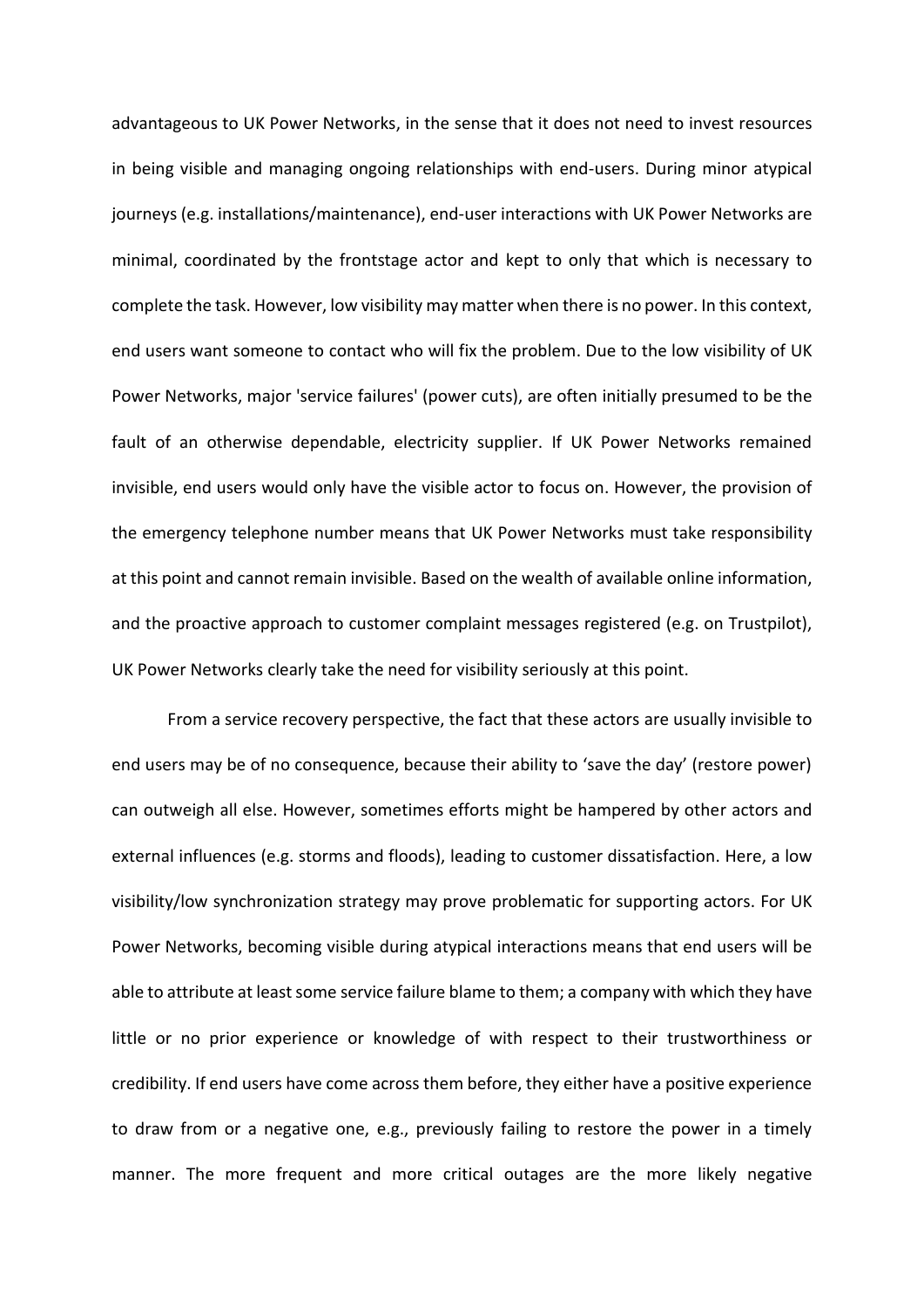judgements will develop (Keiningham *et al.,* 2014). However, because customers like to apportion blame (Van Vaerenbergh *et al.,* 2014), it is possible that they may also perceive a failure on the part of the service seller. The fact that all parties are scrutinized by the regulatory body, and performance metrics are monitored, should drive efforts towards positive end-user outcomes, but low synchronization can hamper this.

## *5.2 Low Visibility – Moderate Synchronization Strategy*

In this strategy supporting actors have some ties with other service ecosystem actors

but choose to be backstage with regard to their visibility, unless (or until) events require them

to emerge from the shadows.

## **Skeyes Vignette**

Skeyes is a Belgian public company. They ensure the safety and efficiency of air traffic in Belgium 24/7 and are responsible for air traffic control infrastructure. For many years, they have delivered their service activity as an invisible third party, leaving airports and airlines to interact with end users. In terms of synchronization, Skeyes has no direct touchpoints with end users during the customer journey but does have direct touchpoints with airlines and airports, which, if not operational, negatively affect customer experience. Synchronization is moderate; they do not collaborate extensively with other actors to coordinate user experience. For example, while they must exchange information with partners on flight takeoff slots, they make decisions about air traffic control based solely on safety. Skeyes do not engage in additional brand awareness/relationship management efforts and service sellers receive credit for on time flights. However, in EU countries there is complex legislation about who compensates end users in atypical situations. If it can be attributed to a problem under the control of the airline, such as aircraft faults, the airline is responsible. However, under 'exceptional circumstances', such as weather conditions or strikes, the airline is not responsible, but still typically has to deal with customer complaints.

In both regular and atypical journeys, Skeyes remains invisible. However, the complexity of supporting actors becoming visible is exemplified by the following incident. As the workload for Skeyes air traffic controllers increased, they argued that this was having negative implications for the safety of air traffic, because staff were exhausted. In 2018, the air traffic controllers decided to take strike action, resulting in air traffic interruptions in many Belgian Airports. Some 188,500 passengers at Brussels airports saw flights delayed or cancelled. Through this strike action Skeyes became more visible to end users, with air traffic controllers stepping out from behind the line of visibility to make their voices heard. Communications, press releases, and even placards all foregrounded the Skeyes name. This action caused major problems for other ecosystem actors, in the form of serious economic loss and reputational damage and significantly impacted user experiences.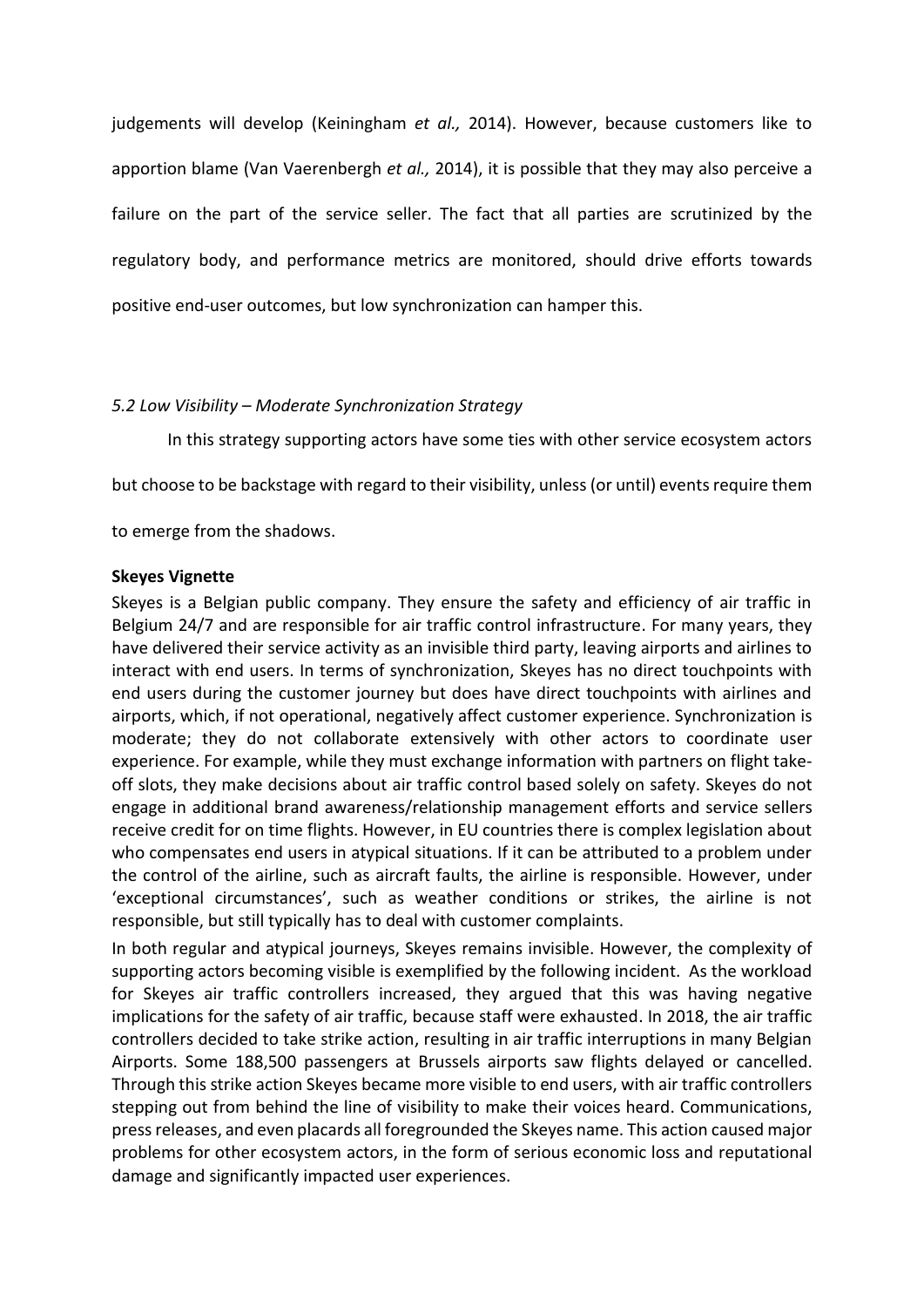Extrapolating from the Skeyes case, under regular operating conditions, firms may well be able to work with other ecosystem actors in a moderately synchronized way that allows them to focus on their individual goals, but also remain invisible. Operating backstage in this way may be advantageous, but for their partners, particularly those that are the more visible face of the ecosystem, they can be difficult actors to work with. For example, when flights are delayed, it is the visible actors that bear the brunt of negative feedback, and, in the EU, may also be responsible for providing compensation. In terms of the strike, several other ecosystem actors were confronted with significant economic losses and reputational damage. Invisible actors, however, may also suffer from becoming visible. In this case, Skeyes did not want to step out of the shadows but was forced to by the actions of its employees. The increased visibility around safety issues created traction for the employees' cause, but also led to reputational damage for Skeyes. Skeyes are now visible, but their reputation is not one they would want and could potentially jeopardize their image as a reliable third-party provider. In this instance, service sellers might conceivably see merit in being only moderately synchronized with these actors; so that they can distance themselves, if necessary.

#### *5.3 Low Visibility – High Synchronization Strategy*

Actors adopting a low visibility, high synchronization strategy choose a backstage, low visibility position, but work closely with the frontstage service seller to provide a more synchronized approach.

#### **Menzies Vignette**

Menzies Aviation provide essential airport support services, including baggage handling service (BHS), cargo and aircraft refueling in over 200 airports worldwide. Airline customers (end users) expect their bags to arrive safely at their destination in a timely manner. Provided correctly, this service does not lead to a positive evaluation. Indeed, airline passengers often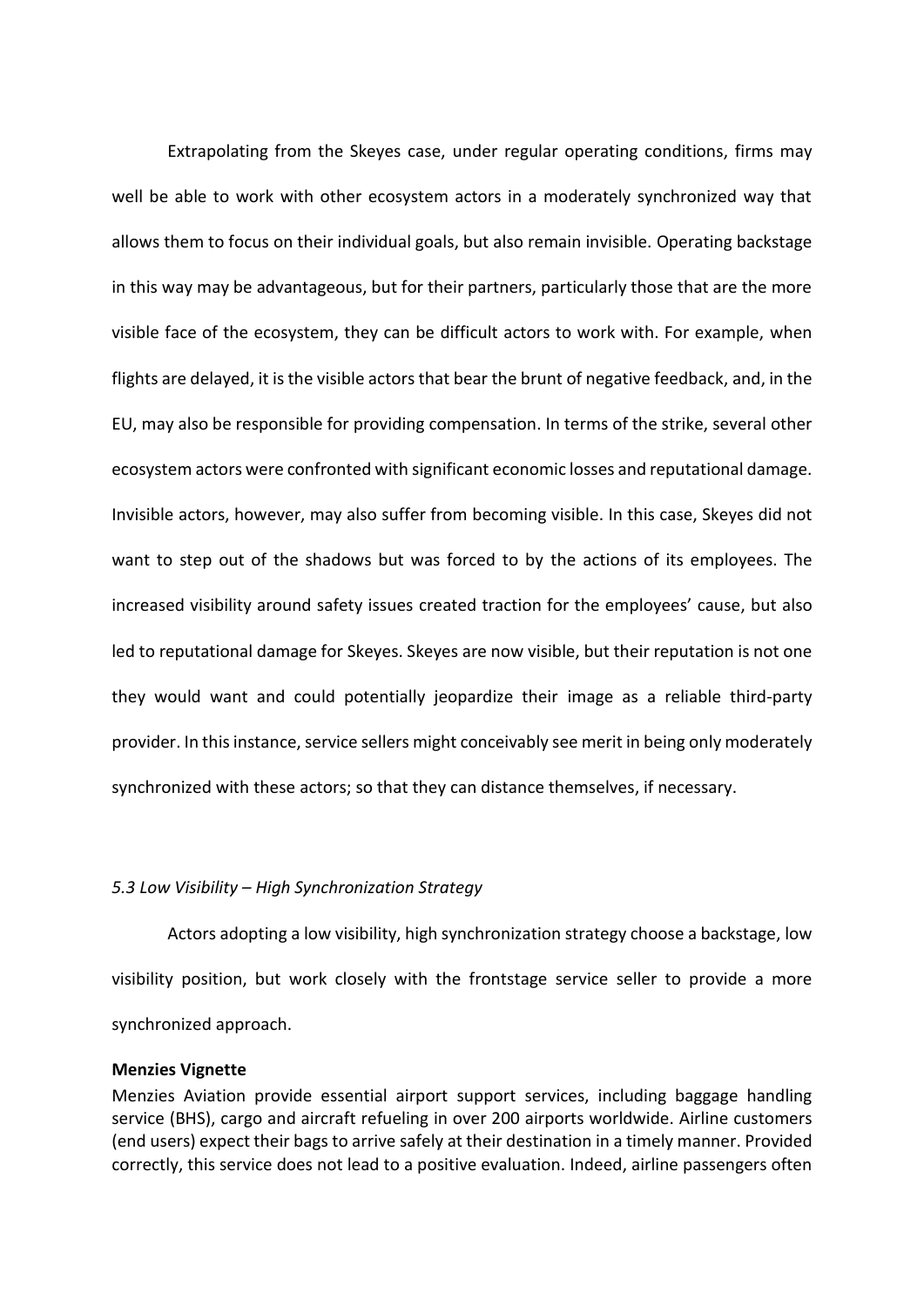have no idea what happens to their bag between checking it on departure and collecting it at their destination. Therefore, baggage handling actors, whilst an integral part of the service, are often not visible to end users. However, in terms of synchronization, Menzies work closely with airlines. The bags are tagged either by the airline crew or an automated system, but are checked, loaded and unloaded by Menzies. They work closely with airport operatorsto access key baggage handling areas and obtain all the information necessary to ensure baggage gets to the right aircraft. This level of coordination is required to meet safety standards (e.g. distancing baggage staff from the plane while refueling is taking place). The overall service is highly synchronized; all actors need to share bag bar codes and, given the inherent risks involved in key operations (e.g. refueling), collaborative approaches are essential. Indeed, it is common for shared training to build shared understanding and safety protocols.

To avoid baggage delivery problems, Menzies rely on auditing activities, such as counting bags or checking total flight bag weights, as well as occasional hidden camera checks to monitor process/theft activity. However, baggage delivery problems do occur. Atypical incidents include bags that take longer to arrive at baggage carousels, bags that miss connecting flights, and damaged or lost bags. Most delays cause minor inconvenience to passengers, but, in some instances, bags go missing for longer or are mishandled during transportation, causing damage. These are more major issues and can often be linked to employees not handling the bags well. Baggage staff are often poorly paid, and the job can see high staff turnover rates. When issues arise, it can lead to negative customer reactions. In order to mitigate these, Menzies has a system where customers can check their lost/delayed bag status using an online tracking system and they also deal with damaged bag claims. At this point, end users interact directly with Menzies, who become visible to fix service failures.

In this scenario, Menzies coordinates their efforts with the service seller and shows some evidence of focusing on supporting these actors to achieve their objectives. This is evidenced through all the checking procedures they have put in place to work with airlines to get bags to their destination. During a regular journey, if bags arrive, on time and undamaged, there is no need for Menzies to be visible. The benefit to end users is that there is less confusion. However, service failure episodes are different. If backstage actors remain hidden, leaving frontstage service sellers to deal with complaints, there is less incentive for hidden actors to fix issues promptly. As outlined in the UK Power Networks vignette above (above), the risk for service sellers operating with a hidden provider can be high, as they shoulder the blame and negative feedback (for example, Munich airport operates a system of airlines being the contact for baggage claims, with the baggage handling actor - AeroGround Flughafen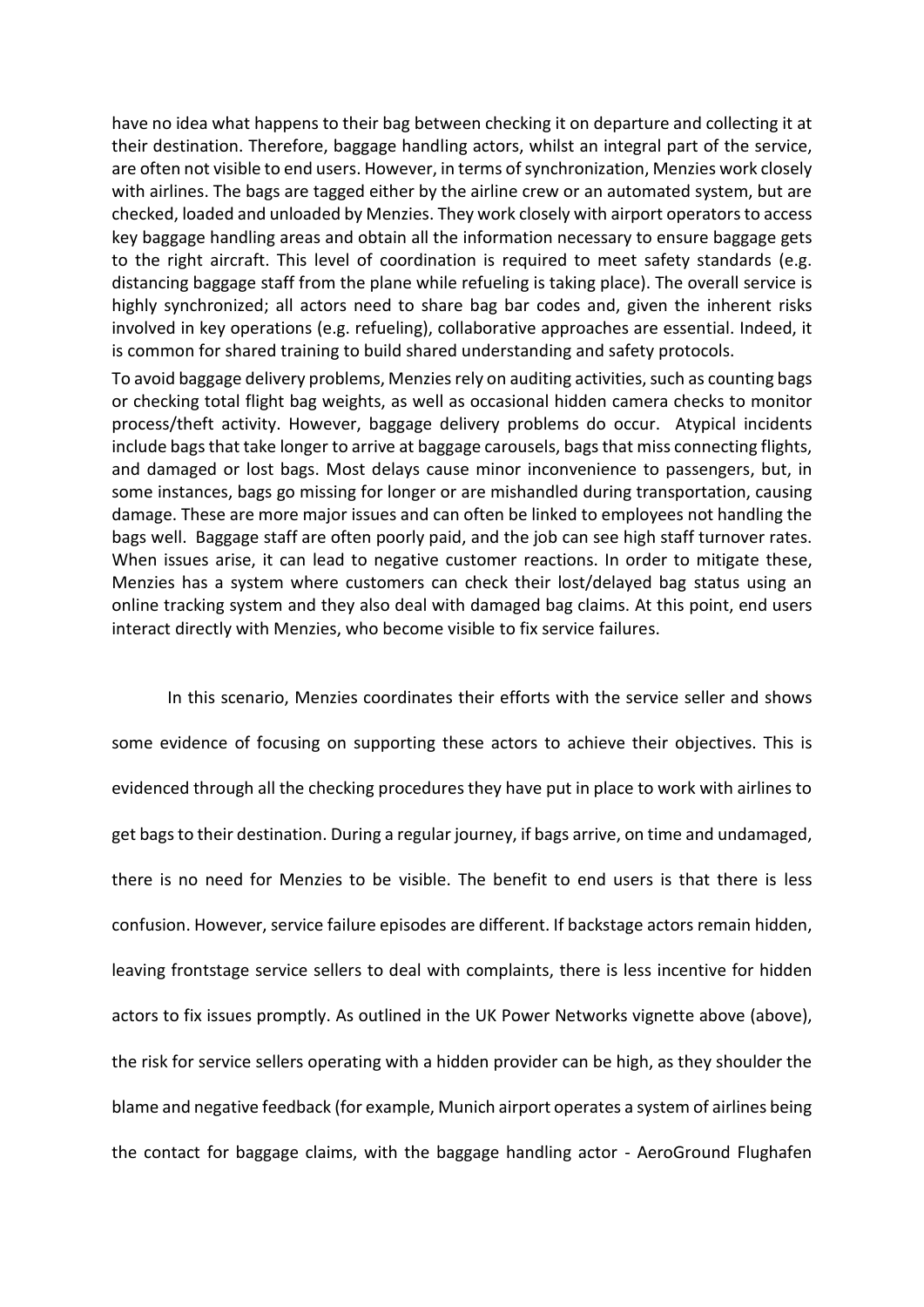Munchen GmbH - remaining hidden). Thus, even though airlines do not handle bags themselves, customers do not hesitate to blame them for baggage failures (Coffey, 2019). Given that airlines are under scrutiny for a wide range of issues, such as flight overbooking (Tiernan *et al.*, 2008), they can be reluctant to accept blame for other actor's failures, and can be quick to divert blame to supporting actors. For example, EasyJet warned passengers that they needed to arrive at Manchester airport at least three hours early due to Menzies baggage handling issues (Abbit, 2019). Finally, in some cases, the support actor can lose the contract. DHL now manage EasyJet's ground handling operations at Manchester, taking over in February 2019 (Burns, 2018). Ultimately, it is in the best interest of both parties (i.e. airline and baggage handling company) to work in a highly synchronized manner to offer a seamless service. When actors adopt a high synchronization strategy, it is more likely that a hidden actor will behave cooperatively. By selecting backstage actors who adopt a synchronized strategy, a service seller may well be looking to mitigate risks. What is interesting here is that Menzies take responsibility for service failures, and have created systems to help communicate with customers during these incidents. Although Menzies does step out of the shadows for baggage handling errors (shifting the focus of end users' negative emotions from airlines), they do not seem to focus efforts on reducing these failures. Baggage handling services are often managed by third parties to reduce operational cost. Thus, while there is evidence of synchronization, Menzies overriding driver is likely to be cost, which may not be consistent with desired behaviors from a service seller perspective. Ecosystem actors might, therefore, need to decide whether to keep backstage actors at arm's-length, and have more explicit contractual terms and performance metrics, or work with them more closely to realize synchronization benefits.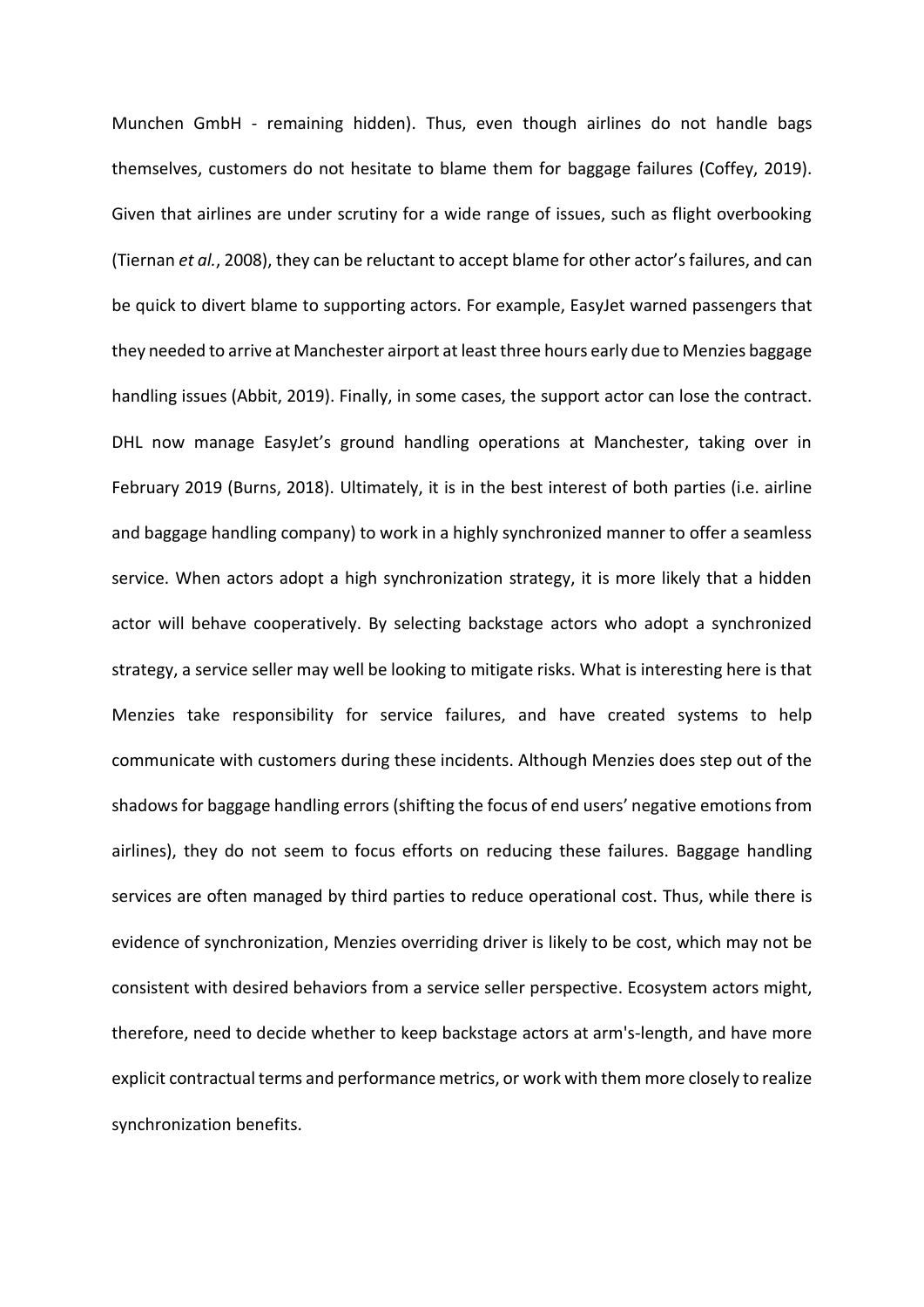## *5.4 High Visibility – Low Synchronization Strategy*

Firms adopting this strategy take a largely visible position and operate relatively

independently. The company foregrounds the fact that its primary role is to reliably provide

a supporting service, but without necessarily synchronizing with other actors.

## **Northern Powergrid Vignette**

Northern Powergrid is a DNO that covers the North East of England. Synchronization is low, with limited coordination with respect to customer experience and few interactions with end users on a day-to-day basis (as with UK Power Networks). However, Northern Powergrid assume a visible role in the service ecosystem by proactively engaging in regular marketing communications and advertising campaigns. For example, they have active Twitter and YouTube accounts promoting their achievements in consistently and reliably providing electricity. Promoting a customer-centric ethos, a Customer Engagement Group is used to challenge and shape their future plans to meet customers' needs. They also publicize their involvement in gamification efforts designed to engage and empower end-users to cut their electricity consumption and costs. Their homepage covers information about all their services, from power cuts and getting connected, through to other services (e.g. priority service register, service alteration, and temporary protection from overhead lines). Thus, they not only promote the fixing aspect of their role, but also the ongoing role of keeping the power on and other key services.

Whilst such visibility does not come without risk (e.g. end users more clearly attribute blame for power outages to Northern Powergrid), it also potentially confers benefits. For example, they can receive credit for the continuous, unbroken provision of power. Additionally, their efforts to inform end users about factors that are beyond their control (e.g. storms and floods) helps to mitigate against negative responses from end users.

The question here is: do firms have more credibility with customers if they highlight

their on-going role in the customer's value creation process and that, if something goes wrong, they will strive to put it right? In doing so, Northern Powergrid aimsto get more credit for what the company does right, day-in and day-out (i.e. effectively and efficiently keeping the power on) rather than just for how it resolves occasional failures. However, exploring differences between this strategy and that of UK Power Network; UK Power Network currently has a higher customer satisfaction score (8.74/10) than Northern PowerGrid (8.64/10), but a lower stakeholder engagement score (7.25 as opposed to 7.5/10) (Ofgem, 2019). Thus, one might conclude that visibility does not positively influence customer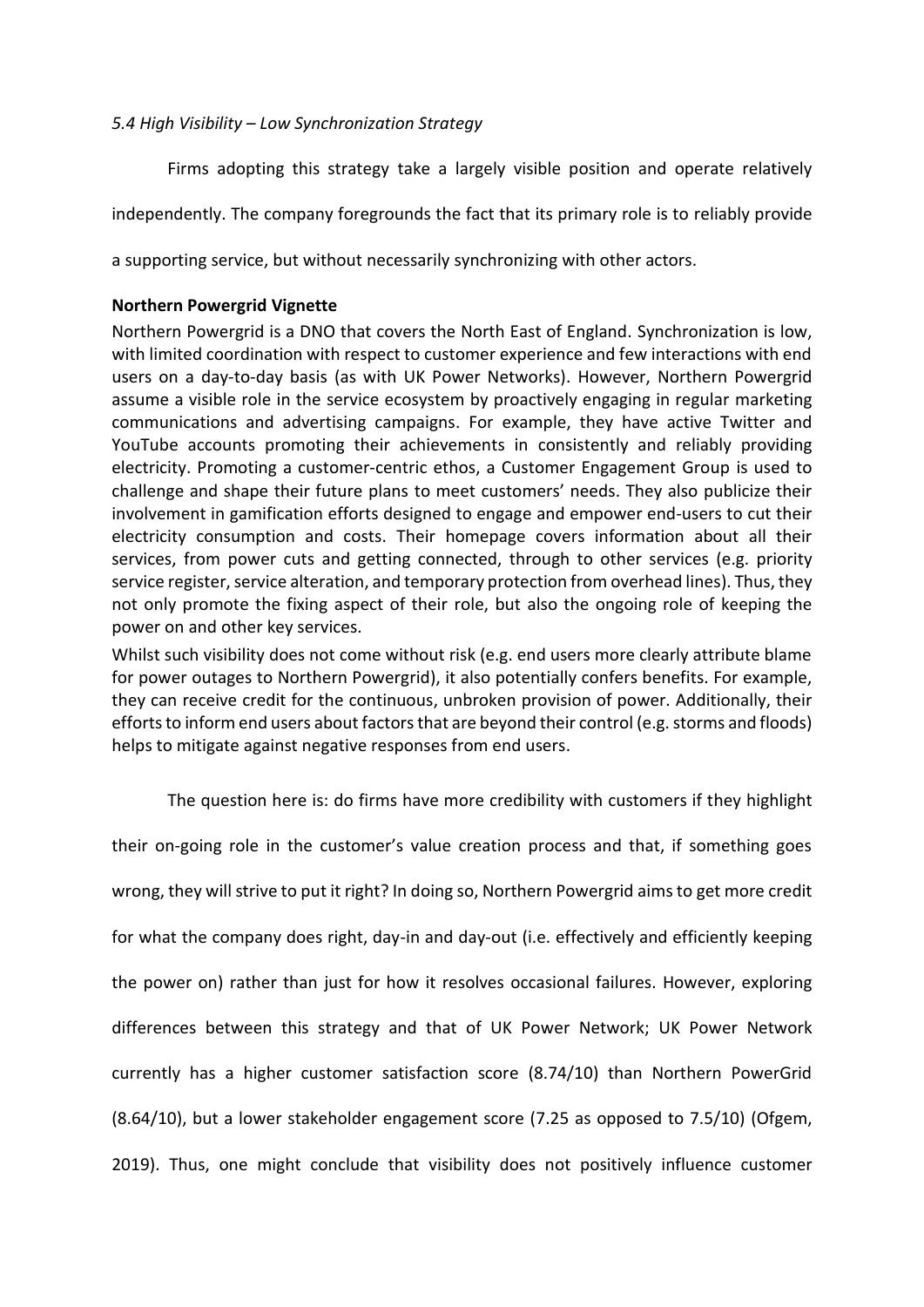satisfaction. Potentially, the low synchronization approach produces less coherent experiences, which mitigate any visibility gains. However, robust empirical research of this question is needed before such conclusions can be drawn.

*5.5 High visibility – Moderate Synchronization Strategy*

This strategy has visible supporting actors, operating frontstage alongside service

sellers, clearly positioning their role in supporting regular journeys and working reasonably

closely with other ecosystem actors.

## **Fraport Group Vignette**

Fraport Group is one of the world's largest air services providers, operating 30 airports worldwide on four continents. In 2018, they welcomed nearly 70 million passengers at Frankfurt Airport and handled around 2 million metric tons of cargo. In addition to working with airlines and other ground handling actors, they also work with retailers to create the airport experience; seen as fundamental for the future economic viability of airport operators. Frankfurt Airport is an important air transportation hub and serves as the main European Star Alliance global network hub. This position and these connections provide significant benefits for Fraport Group regarding performance outcomes.

Fraport has a well-recognized brand that is visible both around the buildings and in terms of staff clothing. Committed to offering customers better and more tailored services, they regularly undertake market research to understand what end users (travelers) want, and then assemble a mix of retailers and to ensure both end-user satisfaction and performance outcomes for retail service providers. They trade on being a recognizable brand, for which visibility is essential.

In terms of synchronization, they adopt a position of 'efficient cooperation'. Their focus on support services and the airport environment is consistent with the Group's commitment to ensure all passengers have a good trip. Fraport is a dominant player, articulating clear plans for their own growth and profitability and expecting partners to work within these plans. Fraport compels business partners and suppliers to comply with its Supplier Code of Conduct. Any partners violating this code can have their business relationship terminated or contractual penalties imposed. They have clear oversight of customer experience across the service ecosystem, but do not exhibit close synchronization with other actors. They also cooperate closely with regional stakeholders to minimize the negative effects of their airport operations.

This approach appears to make Fraport a highly desirable partner for airline companies, with the company signing new contracts and showing record passenger growth figures in 2018 and 2019 (despite a difficult climate). However, service failure issues do arise. Airlines had to cancel flights in May 2018 due to an IT system failure at Frankfurt airport. Only 70 of 1,560 planned flights were cancelled, but 23 were Lufthansa flights, Frankfurt's main airline. A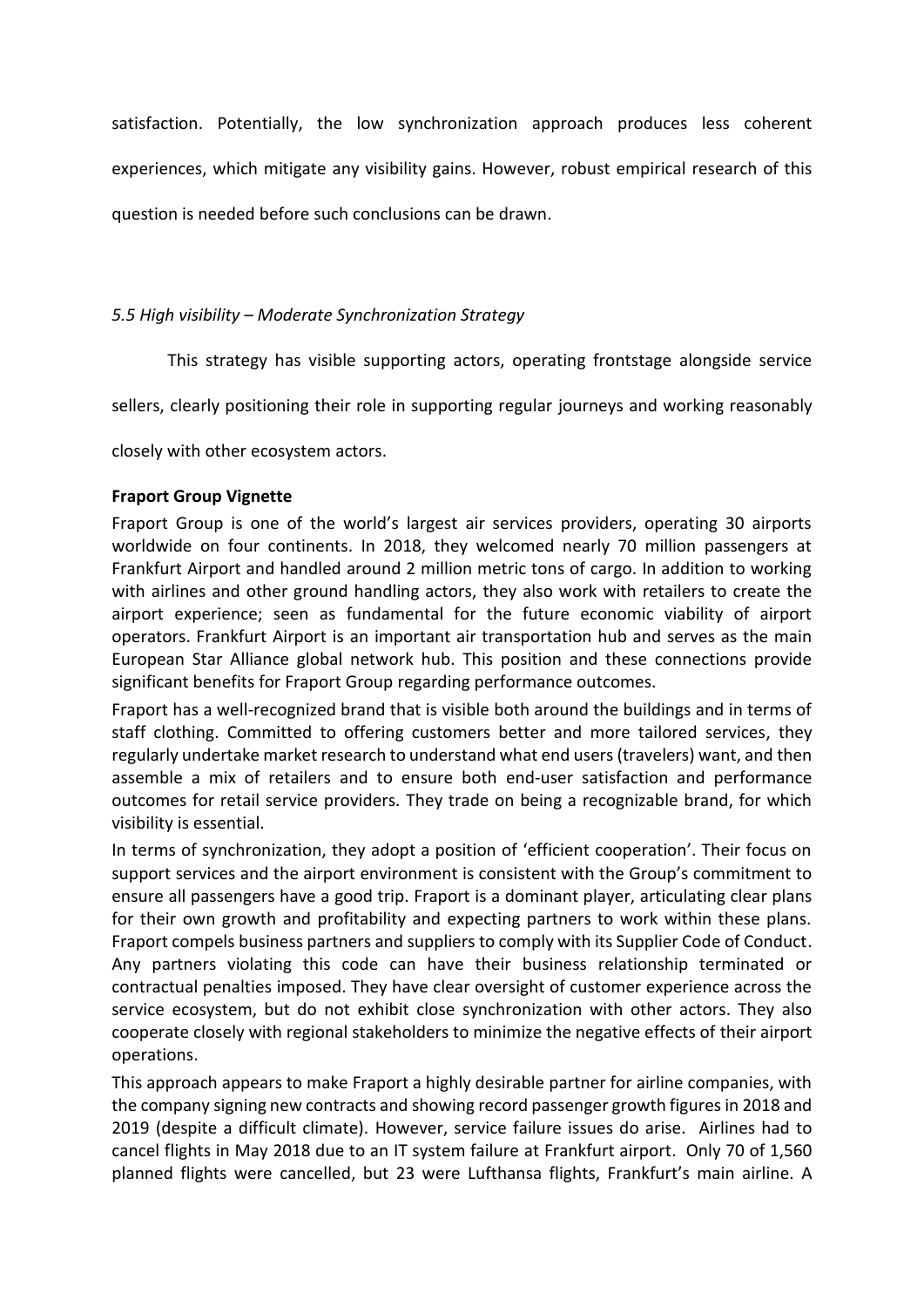baggage distribution system incident in September 2019 (linked to a Fraport system failure) caused 30,000 bags to be left in Frankfurt. This again disproportionally inconvenienced Lufthansa, who had to pay out passenger compensation, before claiming this back from Fraport.

Fraport provide the place in which a key part of a customer's flight experience occurs. The airport experience is a core part of a flight and Fraport essentially manage the servicescape for several key interactions, e.g. check-in desks, security, boarding gates. They then add value to the experience through the assortment of retail facilities end users can experience. Fraport's visibility appears to help them grow their business. Their brand reputation has enabled significant business growth, based on a reputation for aviation expertise. The vignette evidences the Fraport Group taking a proactive approach to contracting, pushing partners to sign up to their Supplier Code of Conduct. This approach potentially mitigates friction that could occur in a less synchronized ecosystem by making clear what Fraport expects from its supporting actors, especially given that fracture lines can be based on different interpretation of goals or what the right problem solution is. Other actors are willing to sign up to the code to work with Fraport because of their high visibility delivers a strong reputation and global reach. However, the two examples in the vignette show that Fraport's support service failures occasionally cause service sellers problems from the resulting atypical experience journeys. Interestingly, there are clear lines of responsibility for different aspects of the service, and assurances about service failures by different actors. For example, even though the airlines pay out compensation, they can claim this back from Fraport, if they are at fault.

## *5.6 High Visibility – High Synchronization Strategy*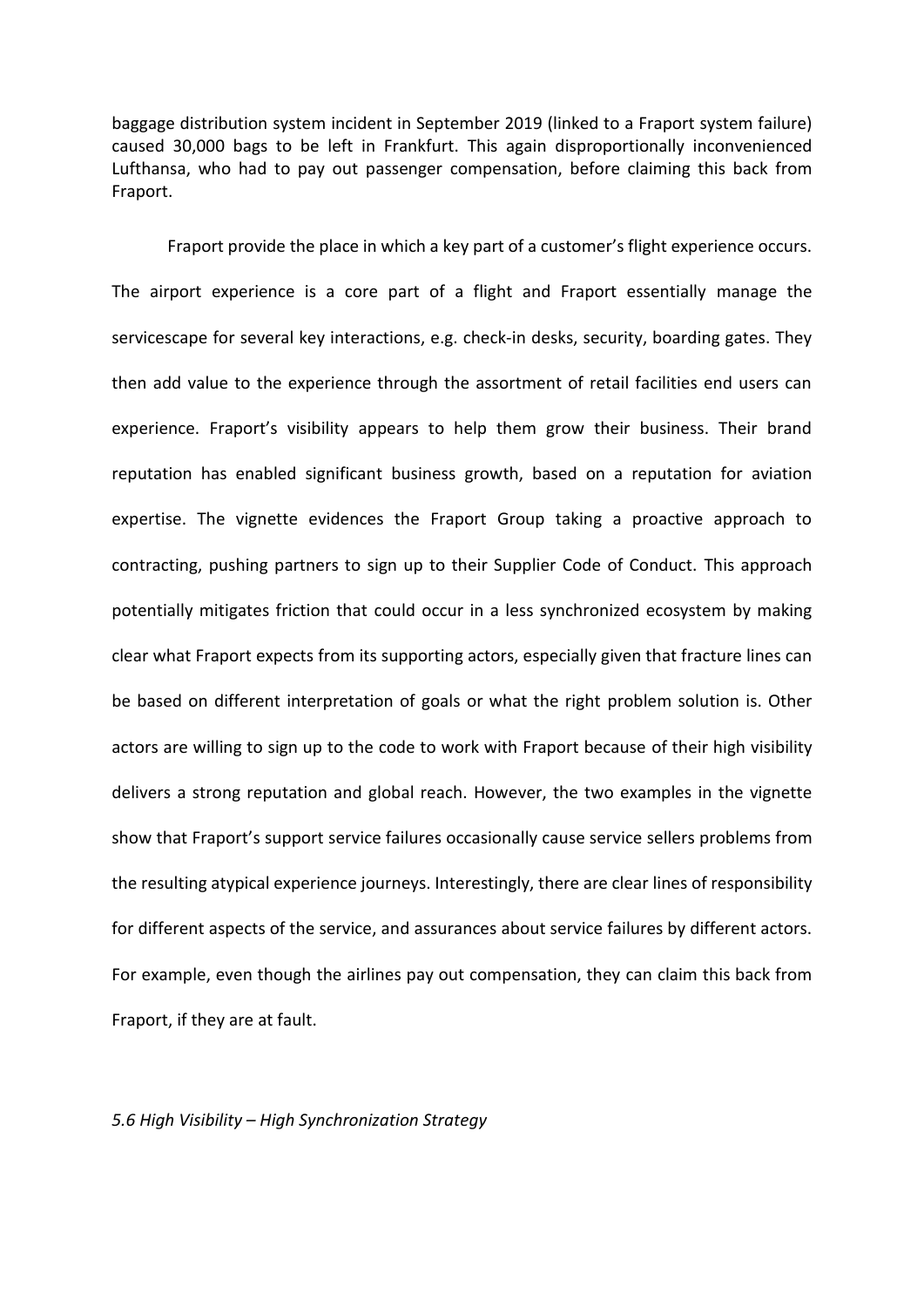In some ecosystems it may be possible to create a highly synergistic approach; where

support actors are visible and where actors' goals and actions align to create coordinated end-

user experience journeys.

## **Network Rail Vignette**

In the UK, rail transport is a complex, highly synchronized service ecosystem with many visible actors. The actors include: 31 regionally based Train Operating Companies [TOCs]; Network Rail [NR]; the Office of Rail and Road [ORR], part of the UK Government; the Rail Delivery Group [RDG]; and independent ticket sellers.

Whilst TOCs own rolling stock (engines and carriages) and run passenger services, NR own and manage infrastructure (e.g. rail track, bridges, signal and level crossings), rail timetabling and 20 of the largest stations in England, Scotland and Wales. The TOCs and NR work closely on timetabling, the re-routing of services during planned infrastructure maintenance, and service failure and recovery activities. End users mainly interact with TOCs, but rail tickets can also be purchased via websites/apps, and at rail stations. The third-party ticket sales websites/apps (e.g. Trainline) sell tickets on behalf of the TOCs but are not involved in any other activities (e.g. service recovery).

NR has adopted a highly visible strategy, with strong branding on their vehicles and employee clothing, and active social media accounts. They see their role as providing the best possible service to everyone who relies on the railway. This highlights that their direct customers (e.g. the TOCs) and end users are their target audience. However, despite this focus, they can be less visible to end users on a day to day basis, but then attract high-profile press exposure at times of service failure (e.g. when track issues disrupt travel or timetables are changed). End users often become more aware of NR during these situations, and so the perception of NR may be less positive than that of the TOCs, because their prior visibility makes it clear that they are responsible for these issues. Evidence shows an element of ecosystem actors 'passing the buck' when failures occur, with station announcements varying in content regarding why a train is delayed.

All ecosystem actors are members of the RDG, a body that represents the UK rail industry and provides a forum for leading and coordinating improvement initiatives. The RDG is responsible for working with members to coordinate the national rail timetable and appears key to the high synchronization strategy.

The ORR, an independent regulator, is responsible for setting rail transportation service strategy and overseeing its implementation, including setting and reporting on reliability and punctuality performance targets, and health and safety compliance. This regulation creates institutional pressures for all parties to maintain quality standards. For example, NR was previously asked to submit a report to ORR relating to deficiencies in performance planning and service recovery procedures, due to their industry performance figures. This report outlined plans for improving collaboration with ecosystem actors to support performance improvements, and for investing in more sophisticated technology to help them monitor performance better and restore services quicker when failures occur.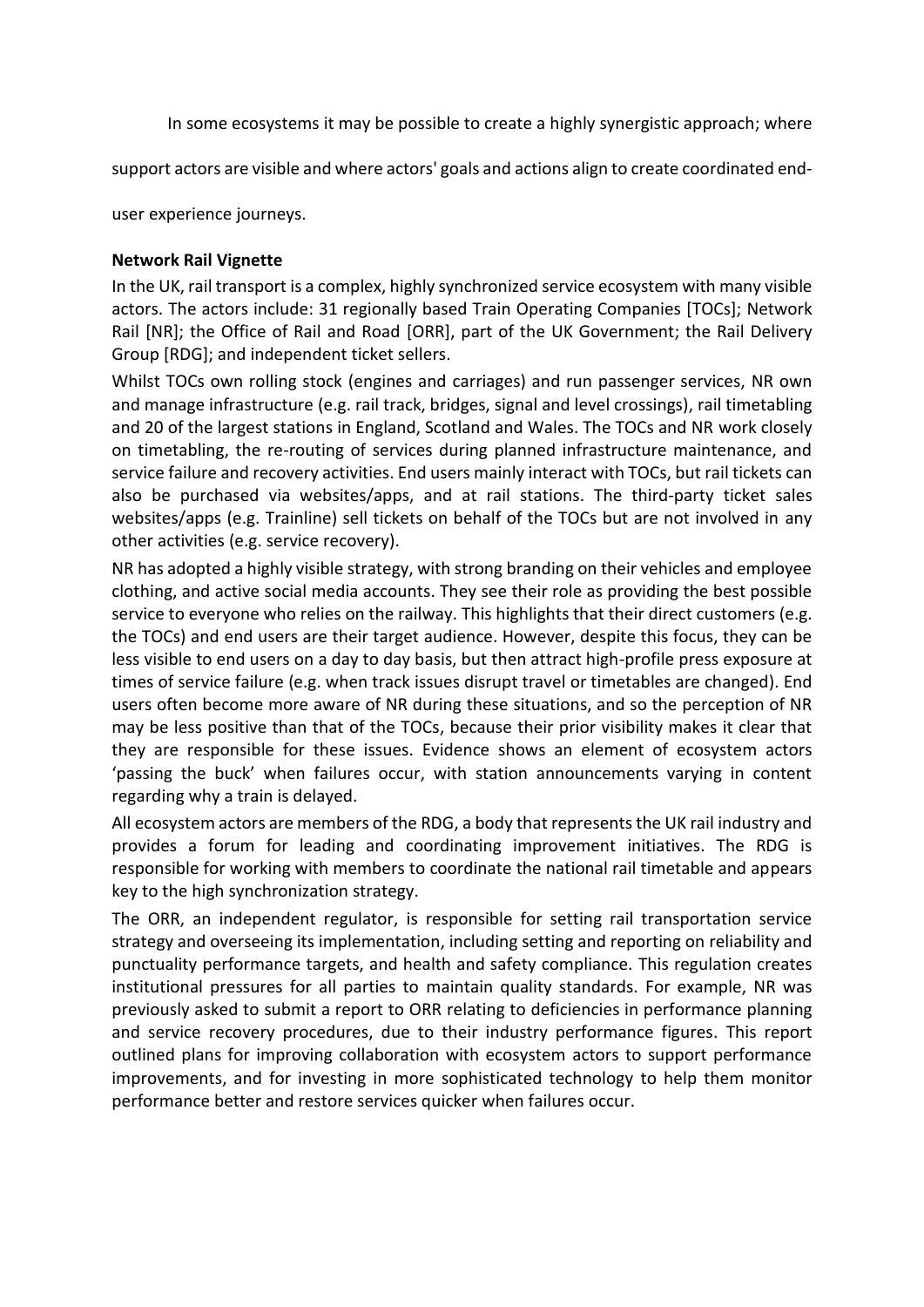This strategy initially appears to be a scenario that produces win-win outcomes from high synchronization of activities and the fact that all parties are visible and, thus, accountable for their actions. However, it requires a desire on behalf of key actors to provide resources to support the creation of these close ties and to work together in a highly synchronized way. Industry regulation promotes high synchronization, but, where there are numerous direct providers, all operating in a competitive marketplace, there might be limited desire by supporting actors to invest in the necessary activities to achieve this in practice. Indeed, it may be impossible for Network Rail to have close relationships with multiple competing actors in the network or ecosystem (Håkansson *et al*., 2009). Furthermore, for atypical journeys, outcomes are not always satisfactory for either TOCs or end users (for example, being stuck behind the 'slow train', after your 'express train' was delayed). Thus, synchronization being high, this may not be sufficient to deliver good customer experiences.

## **6. Discussion and Research Propositions**

The framework (Figure 1) proposes that supporting actors face key strategic decisions with regard to determining the optimum degree of visibility to end users and the appropriate level of synchronization with service sellers. The vignettes, which illustrate these strategic decisions, facilitate comparison of the potential benefits and limitations of various approaches. Central to these decisions is the issue of regular versus atypical service provision. What emerges is a sense that supporting actors are faced with dilemmas about how best to manage customer experience over time. These are now captured in a series of propositions.

#### *Propositions related to Visibility*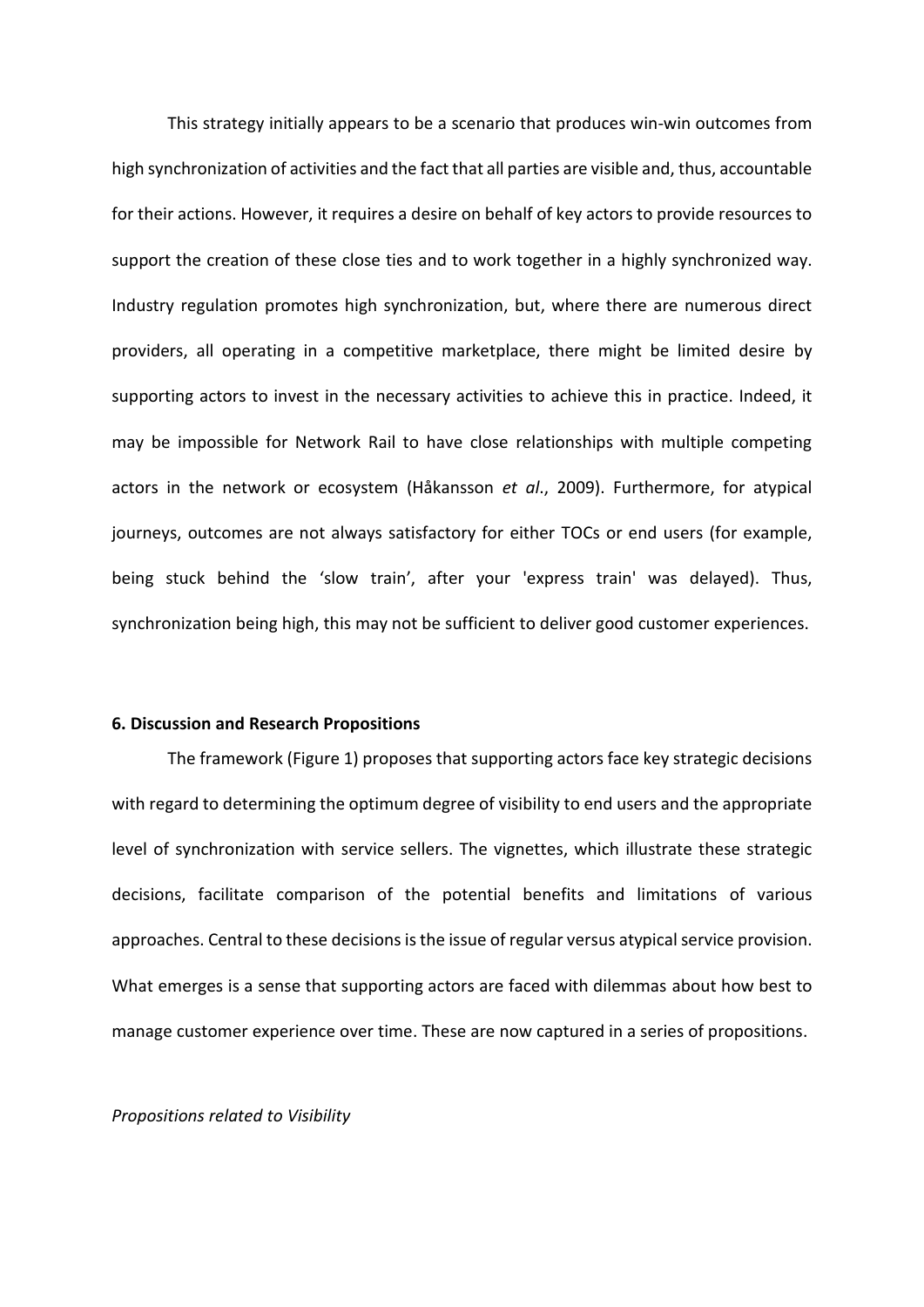Firstly, the vignettes suggest that for regular journeys, low visibility offers cost benefits to supporting actors by making investments in brand communication redundant. By contrast, supporting actors that adopt a high visibility strategy for regular journeys must continuously invest in communication to highlight the integral nature of their involvement in the experience. This is important if they are to receive credit for what they do and to develop a 'reservoir of goodwill' (Jones, Jones & Little, 2000).

For regular journeys, comparing Network Rail and Northern Powergrid against UK Power Network, Skeyes and Menzies suggests that low visibility confers more benefits than high visibility. It also appears to confer greater benefits on service sellers and is less confusing for end users. In comparison, high visibility does not appear to bring direct financial benefits for Network Rail or Northern Powergrid, but does appear to increase the extent to which they receive credit for regular service delivery (which is shared with, rather than ceded to, service sellers). However, this reputational benefit does not appear to impact customer satisfaction metrics. One reason for this might be that the sharing of credit for service provision is offset by the impact of an increase in customer's information processing (with regard to who does what). Thus, supporting actors adopting a low visibility strategy will benefit from reduced costs in relation to branding and marketing communication, sellers benefit from receiving credit for activities that they are not responsible for and end users benefit from not having to make sense of a complex ecosystem. Thus, we propose:

## *P1: For regular journeys, low visibility of the supporting actor should benefit both the supporting actor and the service seller to a greater extent than high visibility and does not significantly affect user experiences.*

An important implication of our framework is to show how customers may perceive the same actions in different ways, depending on the supporting actor's prior visibility. Our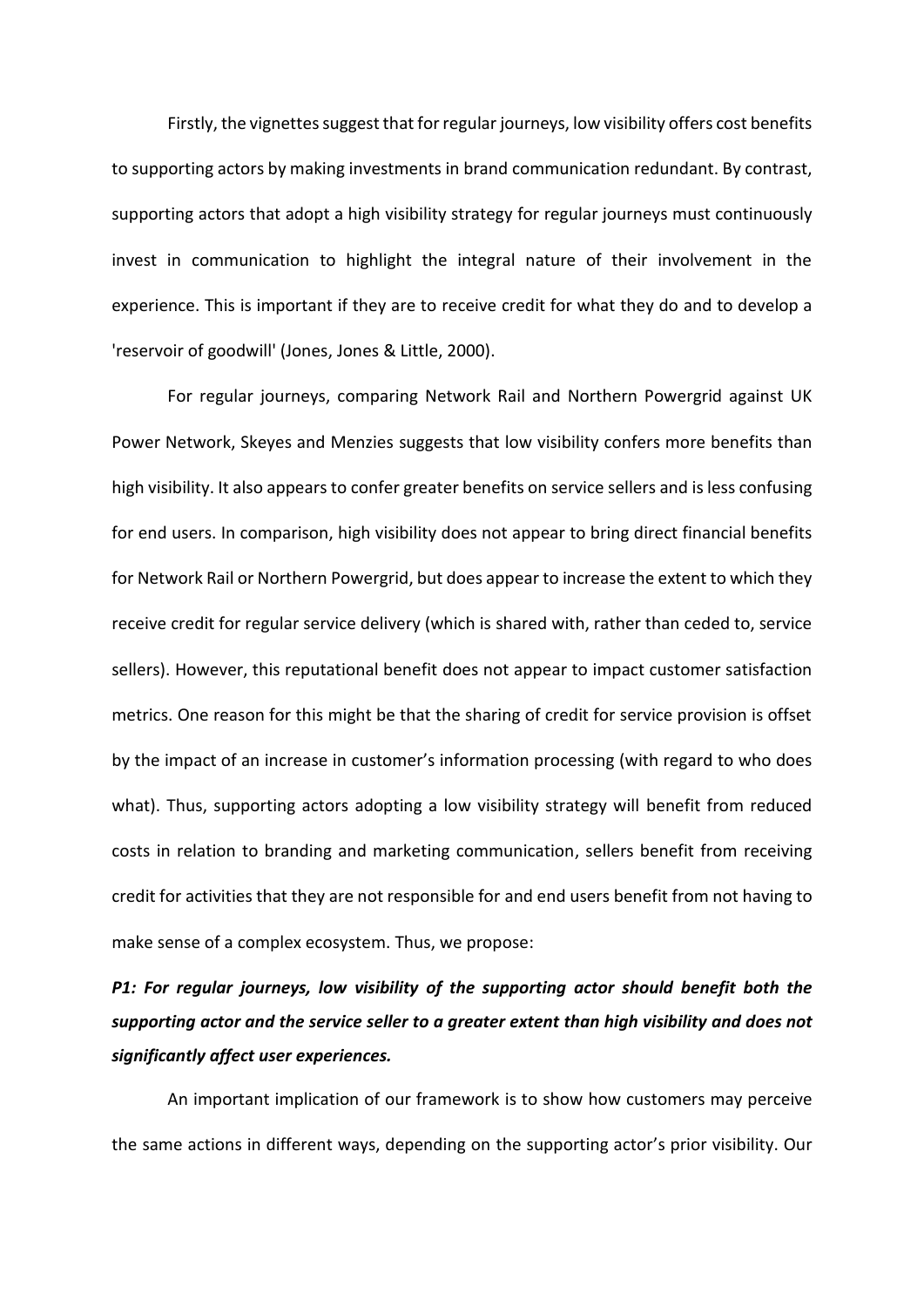conceptualization highlights the need to understand whether end users perceive themselves to be on a *service journey* (involving consistently visible supporting actors) or a *service recovery journey* (involving previously invisible actors that step out of the shadows). For example, Northern Powergrid visibly promote their role as 'providing power', thus, it is reasonable to assume that a power outage will be viewed as a 'service failure' by end users and efforts to restore power will be seen as 'service recovery'. However, where a previously 'invisible' power distribution company (e.g. UK Power Networks) only chooses to emerge from the shadows when a power outage occurs, this act becomes the service provision (i.e. 'power restoration'), so a service failure will only be perceived if they do not restore power in a timely manner.

The benefit for supporting actors of emerging from backstage earlier in the performance (a high visibility strategy) is that it builds their reputation prior to service failure. This should foster understanding, tolerance and positive dispositions toward the actor during service failures and result in more balanced service experience perceptions (i.e. the perception of reliable service provision). Therefore, for supporting actors, the benefits of adopting a high visibility approach may be felt during atypical, rather than regular journeys. This choice also impacts service sellers and end users. For example, for Northern Powergrid and Fraport, prior knowledge of these companies, means that end users know who to contact in the event of service failure. This reduces confusion at a stressful time and, due to previous interactions, reassures end users that the problem will be resolved. End users can also apportion blame to the right actors, which benefits service sellers. For example, when end users understand Network Rail's role, they are less likely to blame TOCs for failures that are out of their control. Furthermore, customers are more likely to forgive organizations for service failures when they have a good existing relationship (DeWitt & Brady, 2003).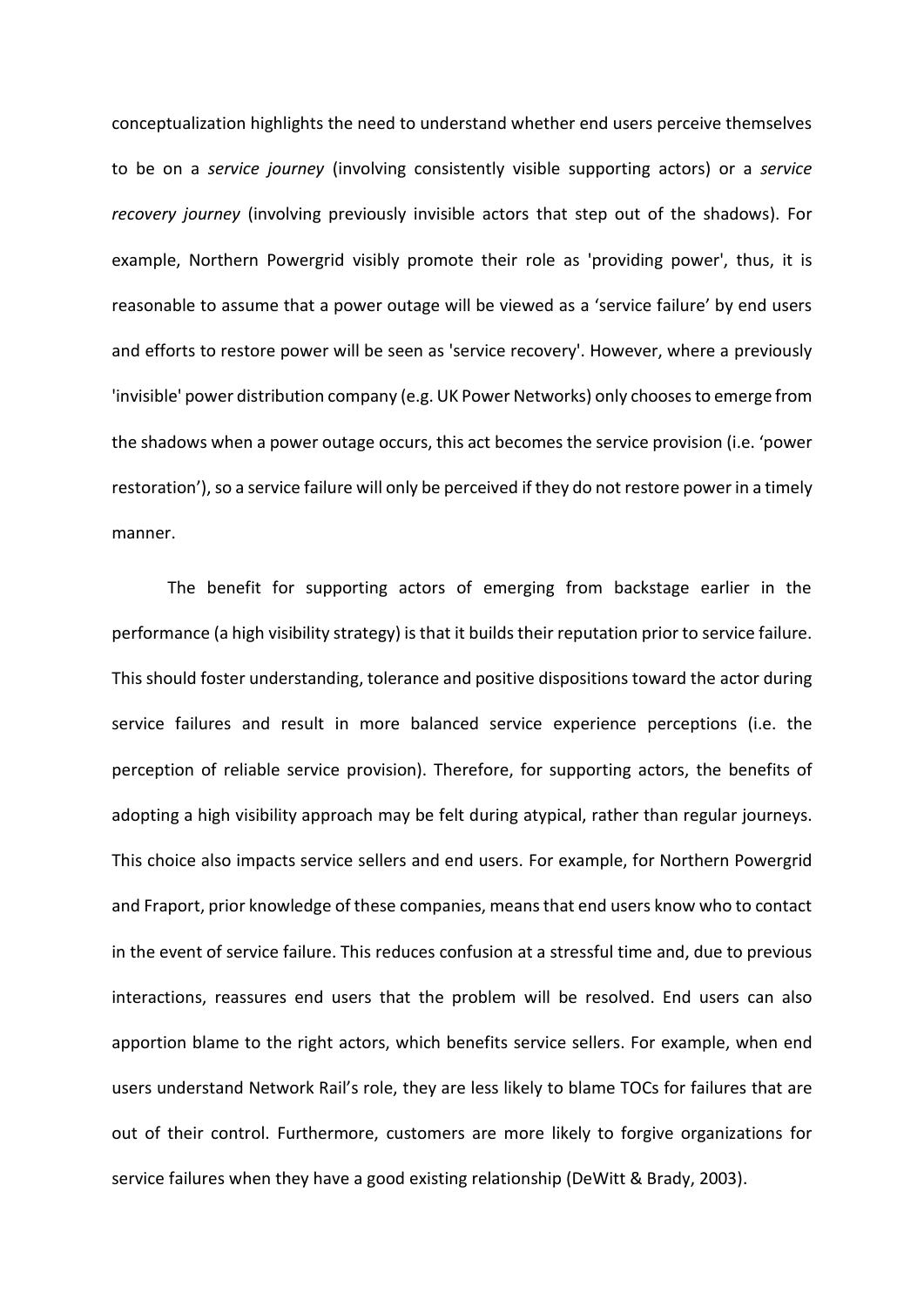In contrast, a supporting actor's low visibility strategy means they have no prior credibility with end-users. Instead, they may be considered specialist service recovery actors. When failure occurs, service sellers may, thus, take a reputational hit. For example, UK Power Networks get no credit during regular journeys, due to their low visibility; all the credit goes to the service seller. However, when power fails, the fact that end users think that the service seller also supplies power can mean they are blamed. The emergency telephone phone number helps to mitigate this service seller disadvantage, by pointing end users to the supporting actors. For UK Power Network, this number means that they then become visible. For Northern Powergrid, presumably, this 'pointing' is not required – because end users already know them. Thus, we propose that:

*P2: For atypical experience journeys, high supporting actor visibility should enhance enduser experience perceptions with regard to service recovery, and reduce negative reputational consequences of failure for both supporting actors and service sellers to a greater extent than low visibility.*

Decisions as to the level of desired visibility amongst supporting actors may be complicated by other factors, such as the likelihood of deviations, difficulties of predicting recovery, and the nature of the service experience.

When service disruption is infrequent, low visibility might be a better choice, because investment in visibility might outweigh the reputational benefits gained. Furthermore, these actors can benefit from stepping out of the shadows to 'save the day'. For example, customer feedback about UK Power Networks suggests that end users appreciate that they are working in difficult conditions to get their power back on. Potentially, this and the relative infrequency of power outages is why, compared to UK Power Networks, Northern Powergrid fails to benefit from their high visibility strategy. Presenting its service as 'the continuous provision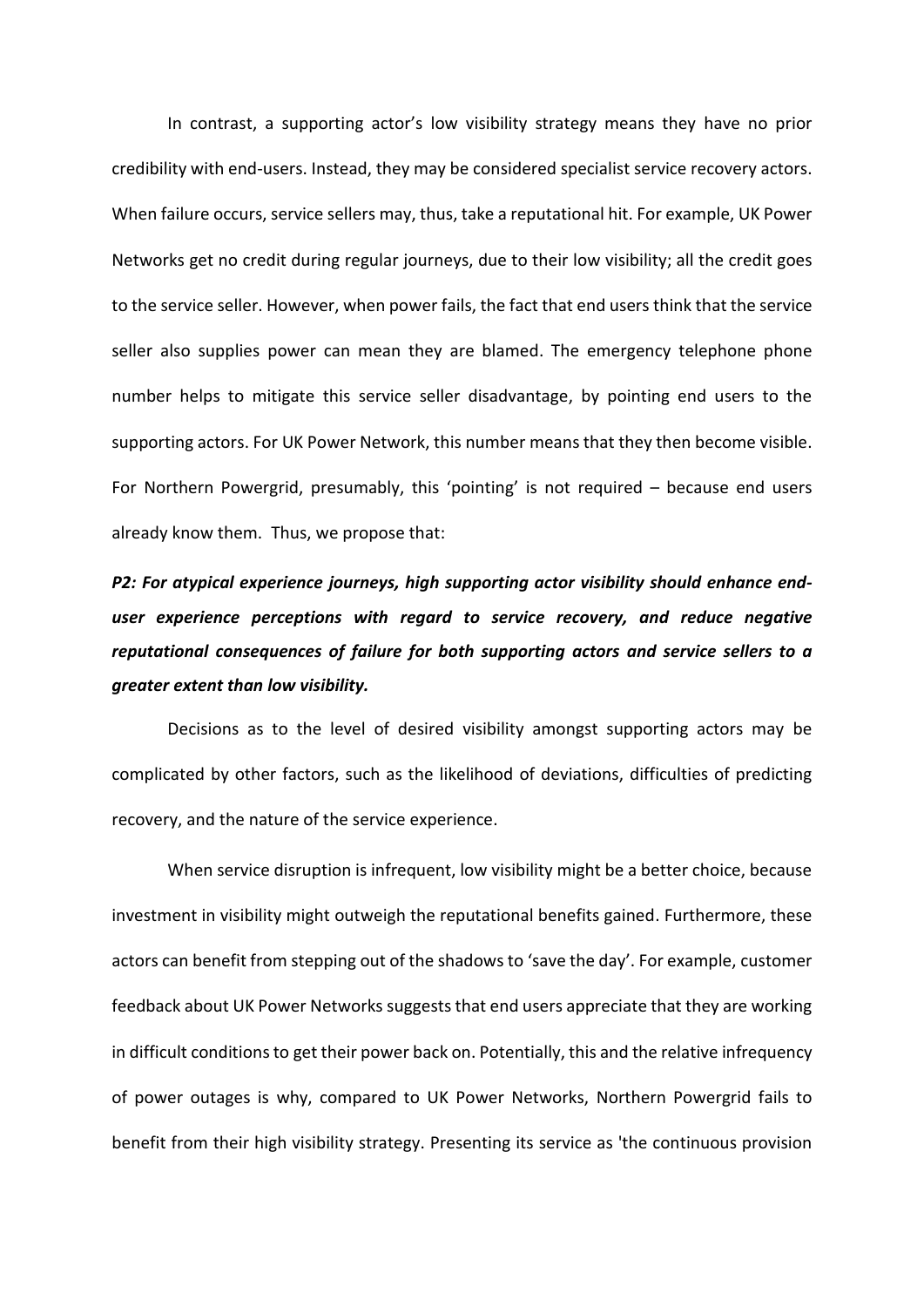of power' means that it is only perceived to have failed occasionally (approximately once every 9 years). However, Burgoon, (1993) suggests that conformity of most behaviors to people's expectations will go unnoticed. Thus, if failures are infrequent then, potentially, the benefits accrued from delivering continuous power are overlooked. In these circumstances, maybe there is a trade-off between the cost benefits and the reputational risks attached to the likelihood of failure that points to the benefits of a low visibility strategy outweighing a high visibility strategy for both regular and atypical journeys. This is illustrated by the dilemma faced by Skeyes, who were forced out of the shadows by the strike action, and then needed to either slip back into the shadows or spend considerable resources rectifying the reputational damage, which might then be undermined by further service disruptions.

In exploring the implications of service recovery activities under different strategies, we recognize that failing to deliver a service as promised can cause negative customer perceptions. For visible supporting actors, the perceived failure to continuously provide a given service may be compounded by a second perceived failure. This can lead to perceptions of a 'double deviation', which can have major negative consequences in relation to customer satisfaction (Joireman *et al.*, 2013), particularly for frequent failures (Van Vaerenbergh *et al.*, 2014). Thus, when service recovery is difficult to predict, being visible might be a bad idea. For Northern Powergrid, while failure remains a very infrequent occurrence, the initial failure (to provide power) may well be compounded by a second failure (to restore power when promised), leading to additional negative perceptions amongst end users.

With respect to visibility, the benefits of 'continuously' providing a service for discrete, episodic services may be different than for ongoing services; the type of service journey can influence how customers react (Swanson & Kelley, 2001). Whilst prior research has considered various aspects of service failure and recovery, it has tended to focus on discrete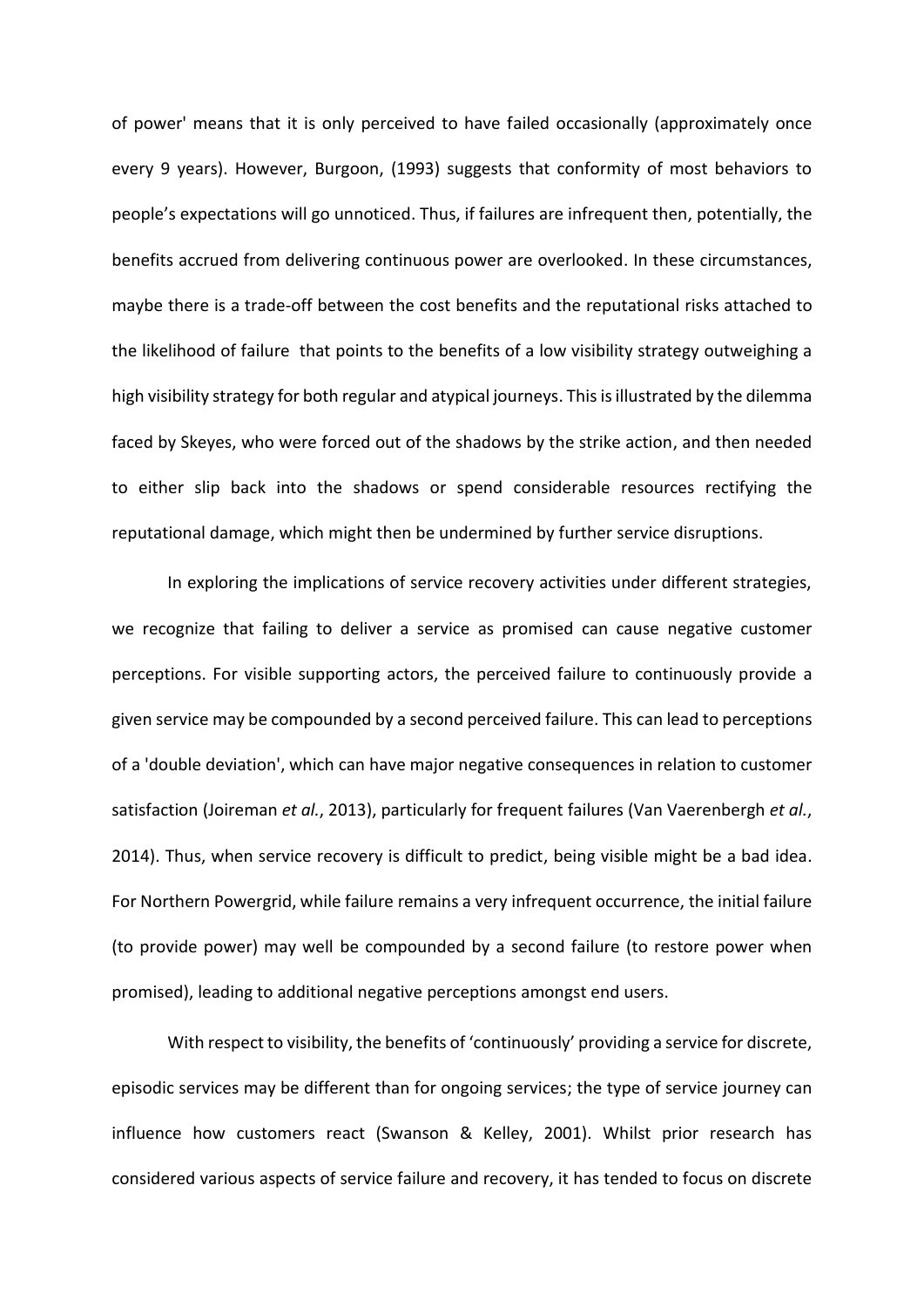failures (Van Vaerenbergh *et al*., 2019), rather than related failures involving various ecosystem actors. This warrants further exploration.

## *Propositions related to Supporting Actor's Synchronization with Service Sellers*

The vignettes suggest that synchronization decisions are linked to the supporting actor's role. For regular journeys, synchronization costs and benefits appear linked to the type of support service provided. In the case of Menzies, baggage handling activities are contingent upon, and coordinated with, other aspects of the experience. Thus, for the end-user experience to be seamless, synchronization is required. This is also true for Fraport, who need to coordinate many interdependent activities on behalf of the service sellers (airlines), and for Skeyes, who need to work with the airport and airlines to ensure that flights take off as scheduled. Network Rail must also coordinate with the other actors to ensure a seamless customer journey. In contrast, end users of UK Power Networks and Northern Powergrid are not likely to encounter service experience issues despite low synchronization, because the main activity (providing power) is managed independently. Thus, we propose:

*P3a: Where there is clear delineation between roles, low synchronization is as effective as moderate and high synchronization with regard to end-user experience perceptions; but, where there are blurred boundaries between roles, moderate and high synchronization approaches perform better than low synchronization.* 

In terms of supporting actor and service seller outcomes, when the supporting actor activities are discrete, the costs for supporting actors and service sellers of synchronizing their operations appear to outweigh the benefits. However, the benefits outweigh the costs for all actors when user experience activities are intertwined (i.e., where systems and processes support useful collaboration). For example, UK Power Networks and Northern Powergrid benefit from a low synchronization approach because they can undertake their activity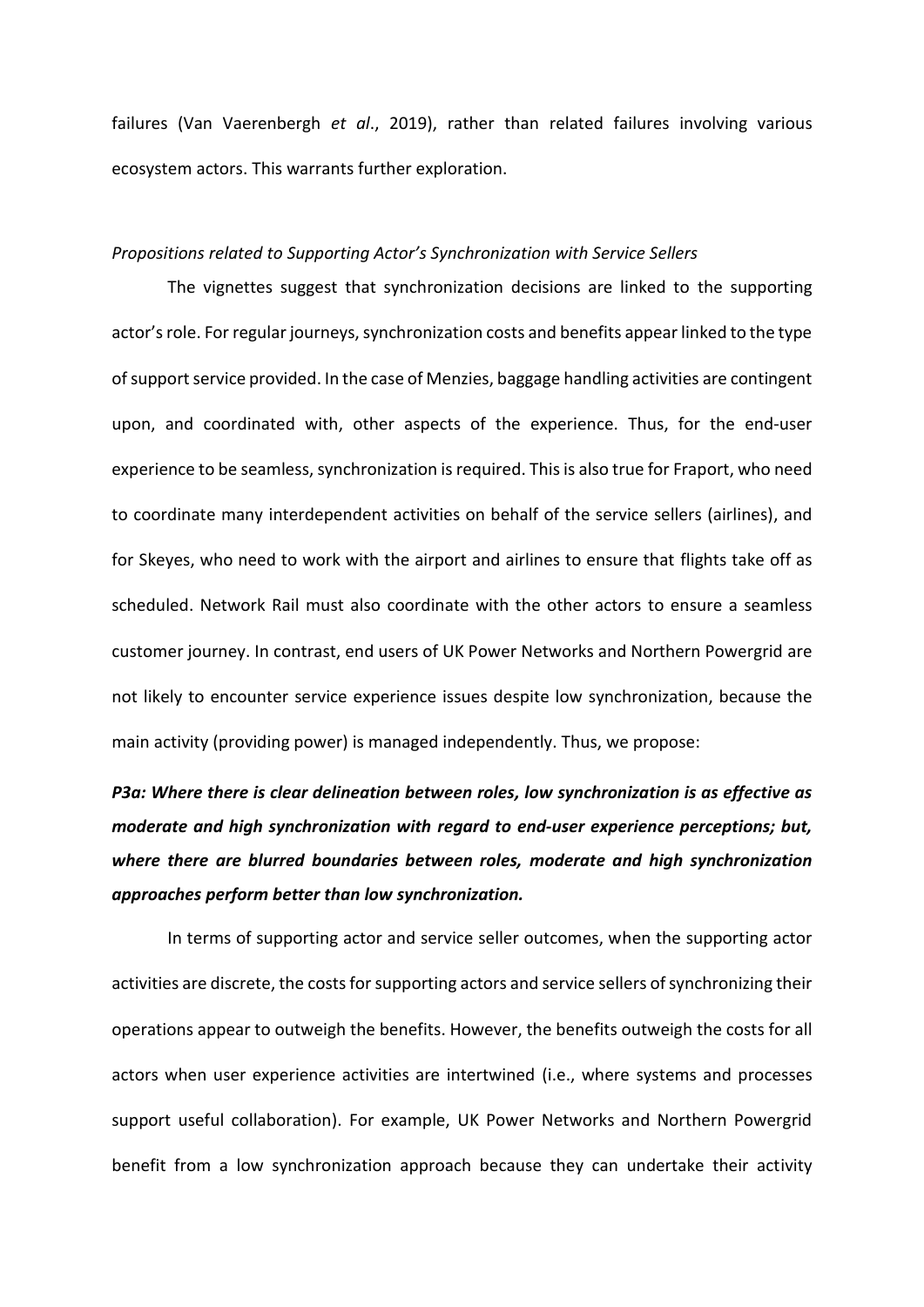independently. Service sellers also benefit from their performance, without investing in coordination efforts. Greater synchronization between these actors would not affect the enduser experience for regular journeys, but would increase costs.

The vignettes illustrating moderate synchronization show more supporting actor benefits. Skeyes have some coordination with other actors but tend to be relatively independent in their decision-making. While they have good information flows between actors, they do not work closely with airlines; they dictate decisions based on safety and efficiency requirements. Thus, there is some investment, but it is neither extensive nor focused on close cooperative interactions. Fraport also coordinate with ecosystem actors to ensure everything happens as it should, but this coordination has an element of controlrather than interdependence. This approach is likely to be less costly than high synchronization, while offering enough coordination to confer benefits on both the supporting actor and service seller during regular journeys.

High synchronization potentially increases costs for all actors in terms of investing in coordination efforts. However, these shared synchronization efforts are also likely to lead to efficiency and effectiveness gains, when activities are interrelated. For example, the shared training between Menzies and their service sellers helps both parties to offer a better experience and deliver the service more effectively. Network Rail also appear to benefit from their synchronization efforts, as do TOCs. Thus, we propose:

*P3b: Where there is clear delineation between roles, low synchronization confers greater benefits to supporting actors and service sellers than moderate and high synchronization; where there are blurred boundaries between roles, moderate and high synchronization confer greater benefits to supporting actors and service sellers than low synchronization.*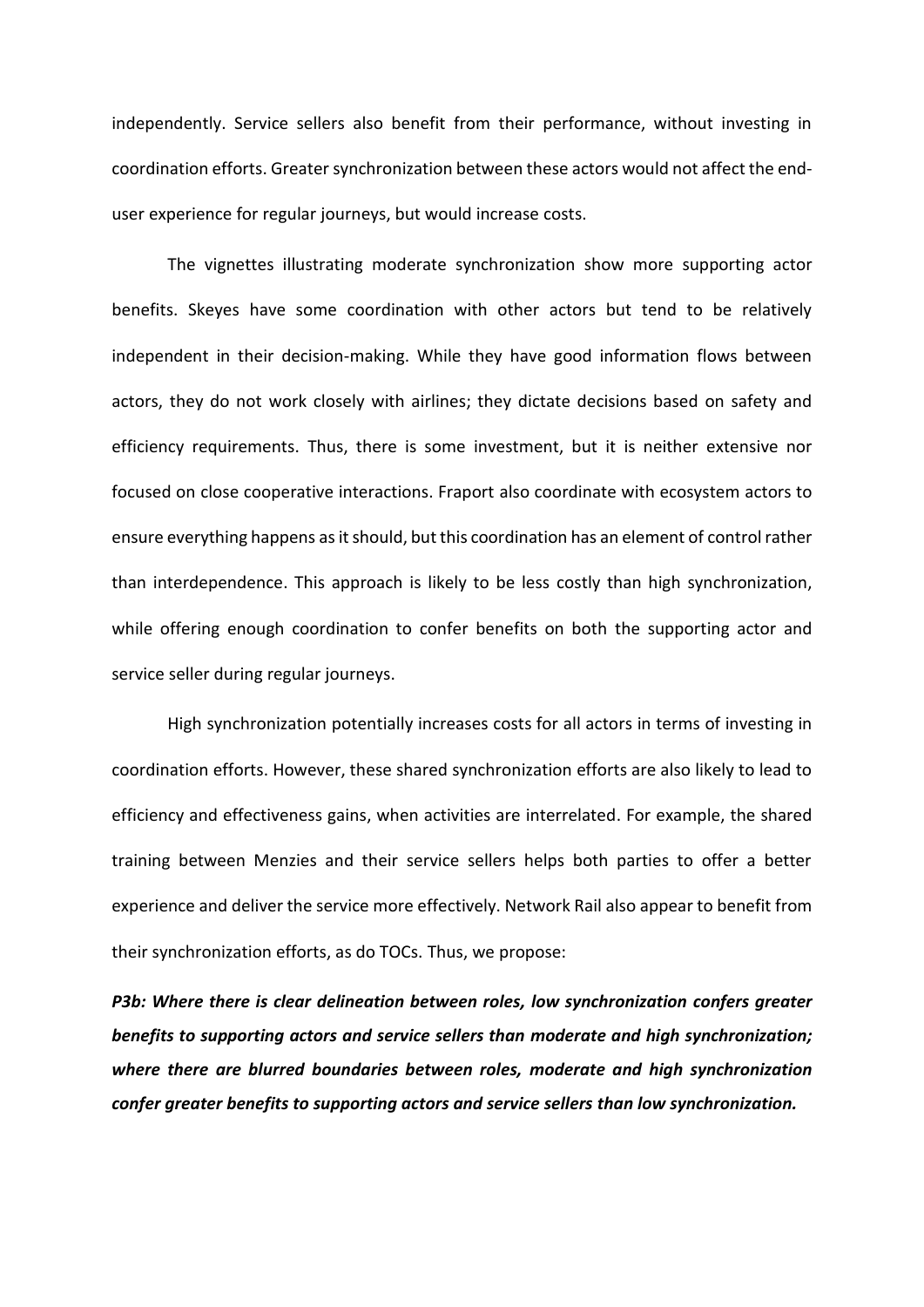The benefits of full synchronization might, however, be most evident during journey deviations. In such circumstances, actors that have low synchronization must unilaterally coordinate end-user interactions. This is likely to require investment in communications, scheduling systems and training for service recovery staff. As seen in UK Power Networks customer reviews, end users clearly dislike unreliable estimates and conflicting messages, but like professional, friendly staff that go 'the extra mile'. Low synchronization allows service sellers to distance themselves from failures.

Moderate synchronization appears to offer a compromise between coordination and control for supporting actors. It also has strengths and weaknesses for service sellers, but delivers poorer end-user experiences. For example, Skeyes has control of flight decisions, so synchronization is more informational (e.g. changes to flight times); this can be extremely frustrating for end users and while airlines have no ability to influence decisions, they bear the brunt of complaints. Thus, both service sellers and end-user experiences are negatively affected. Menzies vary their synchronization approach for atypical journeys, moving to a low synchronization approach at failure and taking responsibility for fixing failures. It seems, therefore, that while high synchronization pays off for regular journeys in delivering key 'moments of truth' (Bitner *et al.,* 2008), and might serve to reduce failure rates, dealing with discrete, atypical journeys, such as resolving baggage handling failures, becomes a discrete service recovery activity. Thus, efforts do not necessarily need to be coordinated. We also see Fraport taking responsibility for errors, but that is because such errors could lead to partner dissatisfaction. This reflects their culture and is important for maintaining their reputation. The Network Rail vignette also shows some breakdown in synchronization during atypical journeys. While actors continue to work together to get the various affected trains to their destination, the outcome is not always beneficial to end users or TOCs, and there is some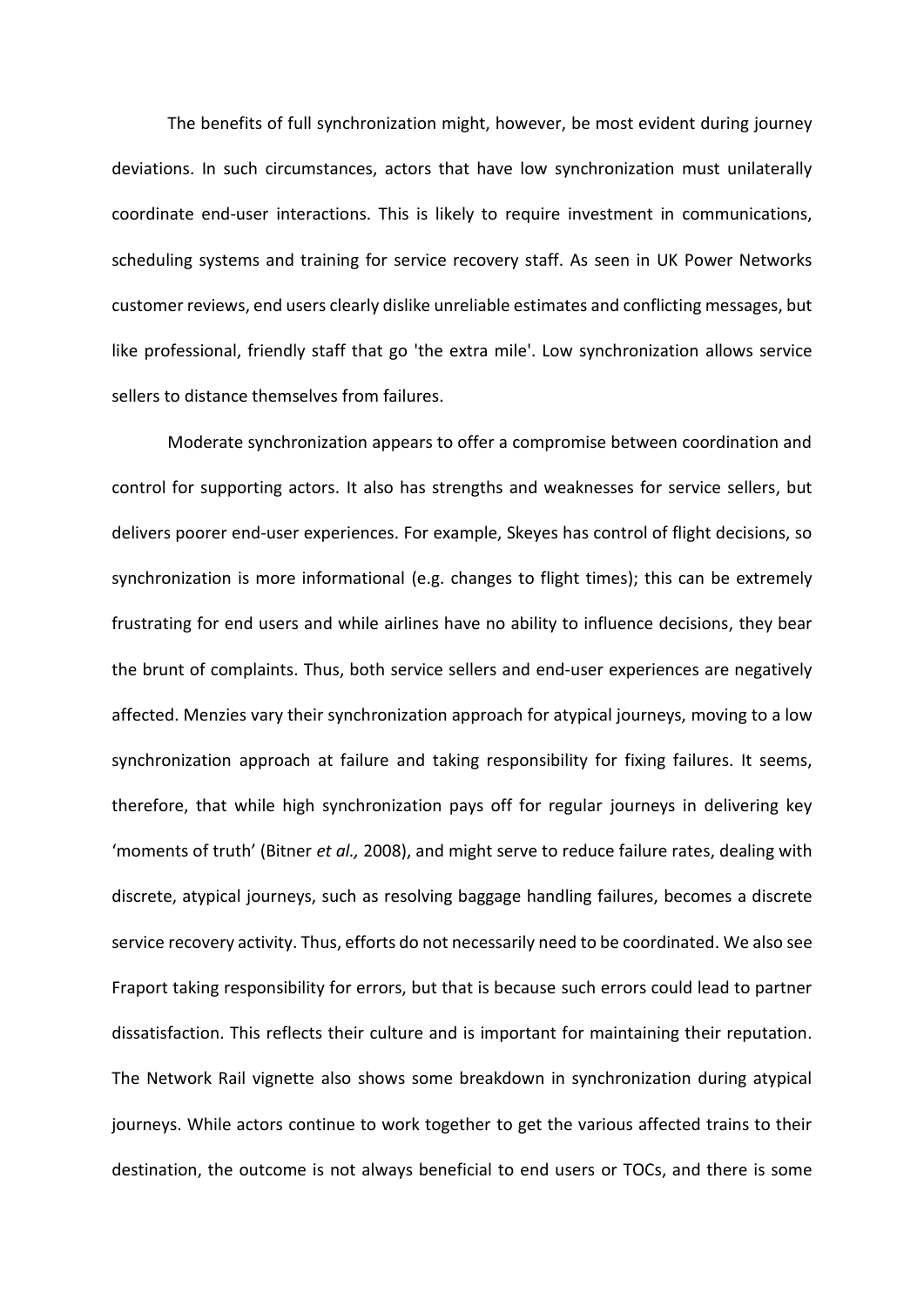evidence of Network Rail and TOCs ending up in a 'buck passing' exercise. Interestingly, despite their high synchronization approach, the service experience is probably worse, perhaps because synchronization is enforced by regulation, rather than choice. Thus, we propose:

*P4: During atypical journeys, high synchronization strategies mean that supporting actors take greater responsibility for their errors than for low synchronization strategies, and thus, confer benefits on service sellers and improve end-user perceptions of service recovery experiences.* 

#### *Interaction between visibility and synchronization*

Finally, it is important to acknowledge interaction between the two dimensions. For example, low visibility strategies might erode any motivation for synchronization, due to a lack of accountability on the part of 'hidden actors'. Invisibility, coupled with low synchronization means that actors are unlikely to coordinate activities, or agree on what is acceptable for a customer's journey, or how to apportion blame (Tax *et al.,* 2013), which could create opportunities for actor misbehavior. Visibility decisions might also be affected by synchronization decisions. For example, high synchronization, where actors cooperate, might mitigate problems associated with low visibility. Hidden actors have no direct customer information, so only tightly coupled strategies are likely to offer benefits for these actors. If firms act independently, they may need to think more creatively about how to build touchpoints with end users, and hence cannot position themselves as simply being a minimal supporting actor (e.g. 'recovery in a crisis'). Thus, the relationships outlined might be more complex than the current propositions suggest.

## **7. Conclusion**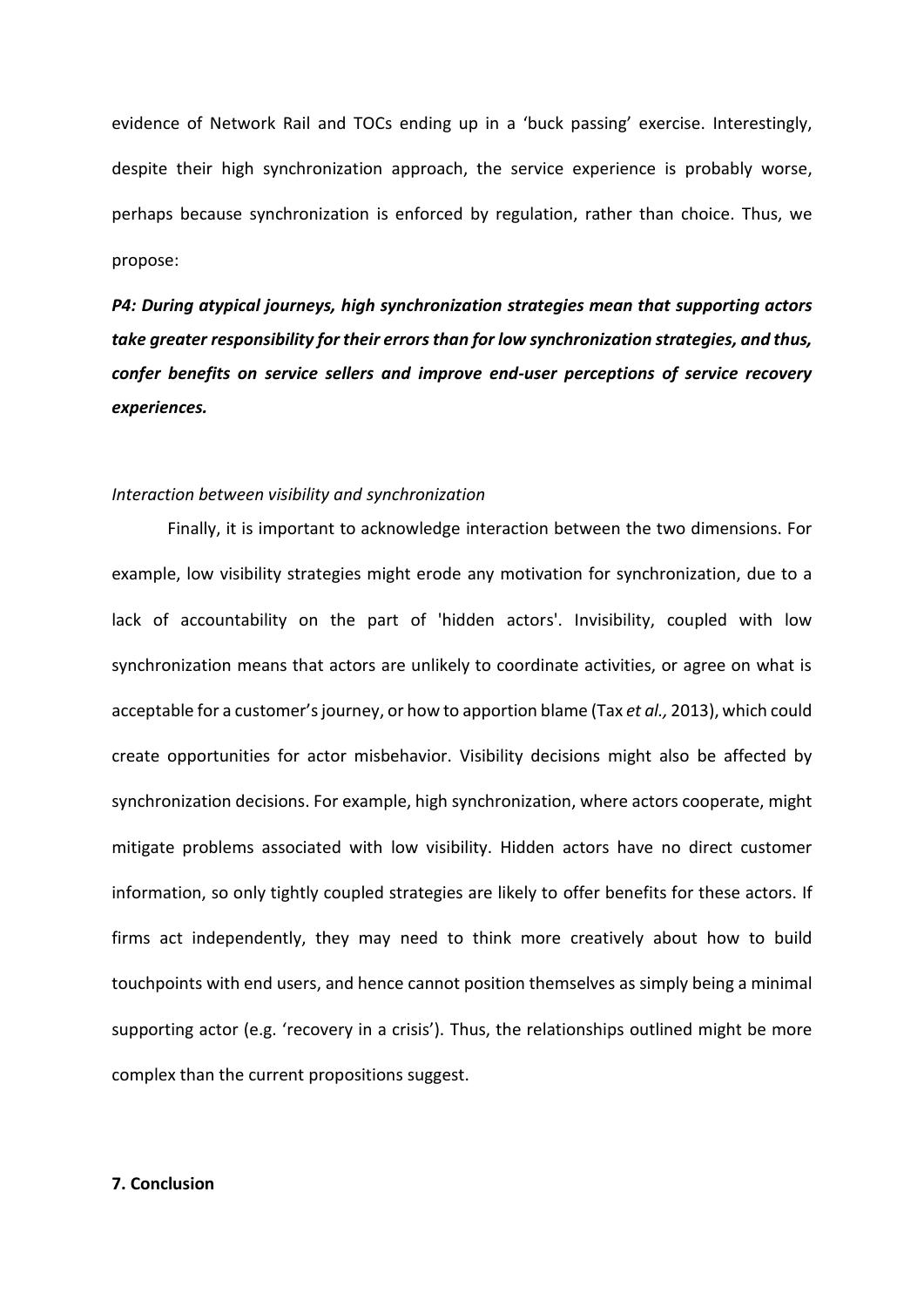The aim of this paper is to provide insights into the potential customer experience management strategies available to supporting actors within service ecosystems. Drawing on extant theory, two key dimensions (visibility of supporting actors and their synchronization with other ecosystem actors) are proposed and a framework developed that delineates six service experience management strategies. These options are explicated using case vignettes to provide insights into the strategies and issues that might arise for these actors, service sellers and end users. High visibility strategies (Northern Powergrid, Fraport Group and UK Rail) appear to offer attractive benefits for all actors, with fewer obvious challenges, but require more resources to be highly visible. Low visibility strategies (UK Power Network, Skeyes, and Menzies) offer some cost benefits, but also challenges around credibility and accountability. While theory suggests that these strategies should have benefits relating to having a single, easily recognized actor undertaking most end-user communications, these may only be realized during regular customer journeys. Furthermore, invisibility might give actors freedom to misbehave. Our insights suggest that it would be prudent for all actors to understand the importance of their strategic choices on other ecosystem actors, to avoid unwelcome surprises. We also contribute to service theory by examining of how different levels of visibility and synchronization are likely to affect service sellers and end-user perceptions during regular and atypical journeys. In particular, the nuanced differences in the implications of these two situations: firms might choose sub-optimal positions in one context, to avoid risks attached to the other context, and these choices appear contingent on the type of service.

That said, the paper has some limitations. First, the specific case vignettes offered do not necessarily represent all potential strategic options along the visibility and synchronization dimension. Some actors may have moderate (as opposed to low or high)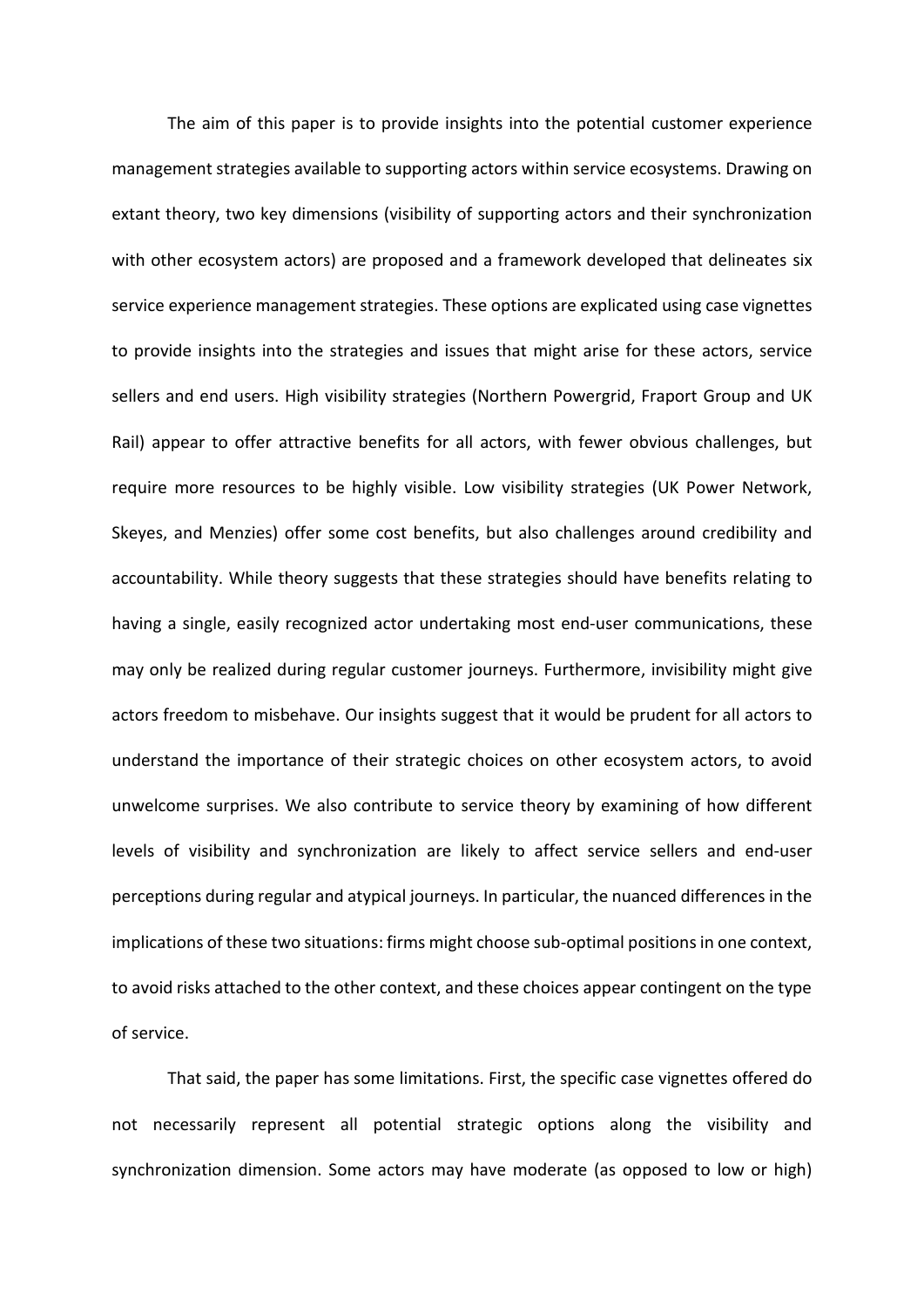visibility. Further empirical work will, thus, be necessary to test the propositions, critically examine how the framework applies in practice and refining it to reflect a more nuanced understanding. Second, while we explore visibility and synchronization, other characteristics might be relevant. For example, we have not explored power asymmetries. Third, we have only touched on the timings of becoming visible. Future work might more fully explore issues related to the nuanced differences between more versus less predictable recovery incidents, and more discrete service episodes versus continuous services. Fourth, future work could involve a more detailed examination of institutional arrangements that shape the way ecosystem actors engage in and experience services (Verleye *et al.*, 2017), and the interaction scripts between frontline employees and customers to understand nuanced differences that might be required for different strategies. Fifth, we have only considered linear relationships at this point. However, for several of the propositions, non-linear relationships may exist. For example, the relationship between visibility and performance outcomes might be curvilinear, in that visibility is important but only up to an optimal point, beyond which the costs of maintaining visibility outweigh the benefits. Sixth, while service experiences are inherently co-created amongst ecosystem actors (including end users), we have focused on the strategies of supporting actors. Thus, future research could explore the experience management strategies of other types of actors in a service ecosystem.

#### **References**

- Adner, R., 2006. Match your innovation strategy to your innovation ecosystem. *Harvard Business Review*, 84(4), 98-107.
- Akaka, M.A., Vargo, S.L., & Lusch, R.F. (2013). The complexity of context: A service ecosystems approach for international marketing. *Journal of Marketing Research*, *21*(4), 1-20.
- Bitner, M.J. (1992). Servicescapes: The impact of physical surroundings on customers and employees. *Journal of Marketing*, 56(2), 57-71.
- Bitner, M.J., Ostrom, A.L. & Morgan, F.N. (2008). Service blueprinting: A practical technique for service innovation. *California Management Review*, 50(3), 66-94.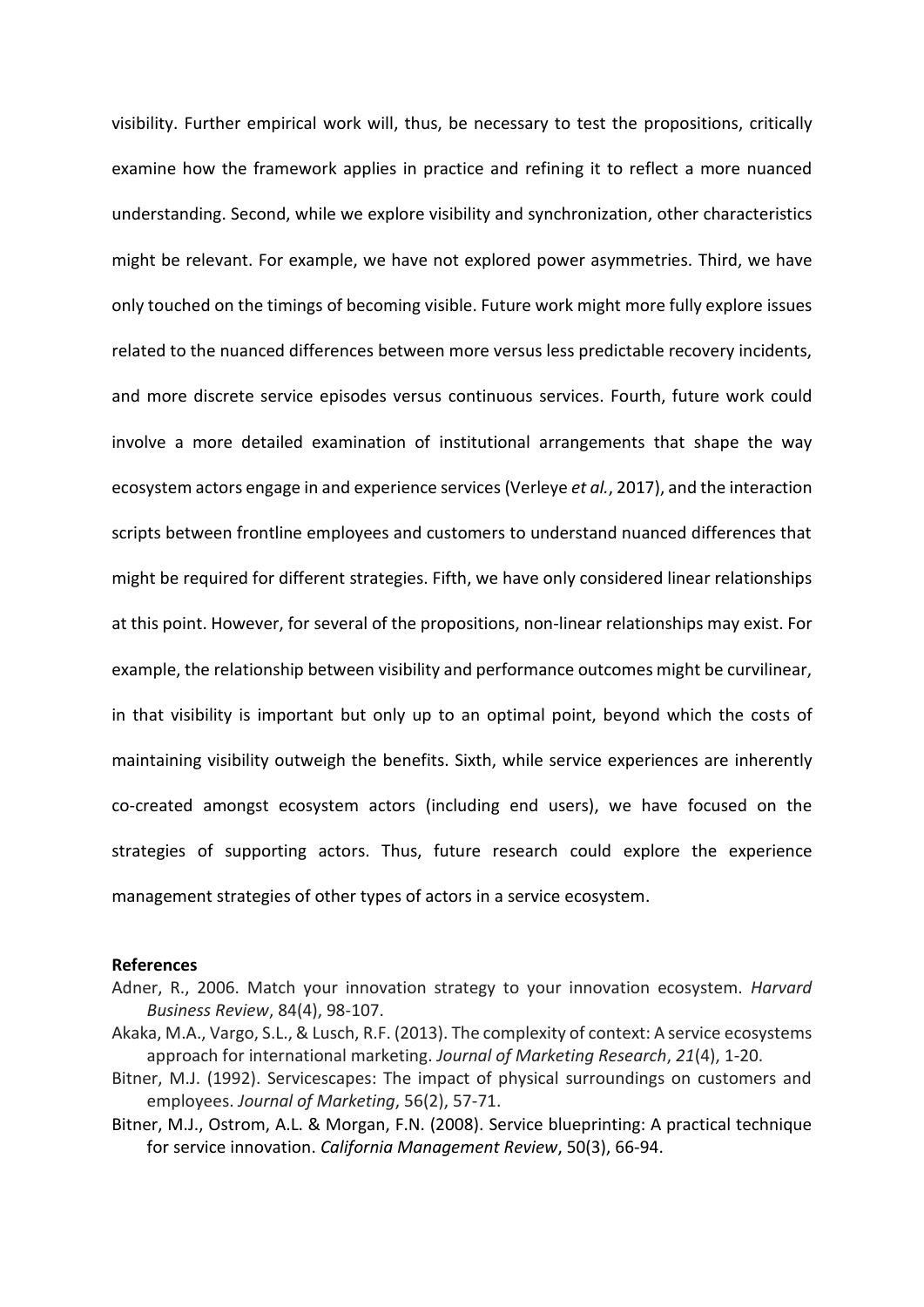- Burgoon, J.K. (1993). Interpersonal expectations, expectancy violations, and emotional communication. *Journal of Language and Social Psychology*, *12*(1-2), 30-48.
- Bustinza, O. F., Lafuente, E., Rabetino, R., Vaillant, Y., & Vendrell-Herrero, F. (2019). Make-orbuy configurational approaches in product-service ecosystems and performance. *Journal of Business Research*, 104, 393-401.
- Clarysse, B., Wright, M., Bruneel, J. & Mahajan, A., (2014). Creating value in ecosystems: Crossing the chasm between knowledge and business ecosystems. *Research policy*, 43(7), 1164-1176.
- Connelly, B.L., Certo, S.T. Ireland, R.D. & Reutzel, C.R. (2011). Signaling theory: A review and assessment. *Journal of Management*, 37(1), pp.39-67.
- Cornelissen, J.P., 2003. Metaphor as a method in the domain of marketing. *Psychology & Marketing*, *20*(3), 209-225.
- De Keyser, A., Lemon, K.N., Klaus, P., & Keiningham, T.L. (2015). A framework for understanding and managing the customer experience. *Marketing Science Institute working paper series*, 15-121.
- DeWitt, T., & Brady, M.K. (2003). Rethinking service recovery strategies: the effect of rapport on consumer responses to service failure. *Journal of Service Research, 6*(2), 193-207.
- Dyer JH & Singh H. (1998). The relational view: cooperative strategy and sources of interorganizational competitive advantage. *Academy of Management Review*, 23(4), 660–679.
- Fjeldstad, Ø., Snow, C., Miles, R., & Lettl, C. (2012). The architecture of collaboration. *Strategic Management Journal*, 33(6), 734-750.
- Gelbrich, K., Gäthke, J., & Grégoire, Y. (2016). How a firm's best versus normal customers react to compensation after a service failure. *Journal of Business Research, 69(10)*, 4331-4339. Goffman, E. (1959). The Presentation of Self in. *Butler, Bodies that Matter*.
- Goranova, M., Alessandri, T.M., Brandes, P. & Dharwadkar, R. (2007). Managerial ownership and corporate diversification: A longitudinal view. *Strategic Management Journal*, 28 (3), 211-225.
- Grove, S.J. and Fisk, R.P., (1983) 'The Dramaturgy of Services Exchange: An Analytical Framework for Services Marketing', in *Emerging Perspectives on Services Marketing,* 45- 49. Berry, Leonard L.; G. Lynn Shostack and Gregory D. Upah, (eds.) Chicago, Illnois: American Marketing Association.
- Håkansson, H., Ford, D., Gadde, L.E., Snehota, I. and Waluszewski, A., (2009). *Business in Networks*. John Wiley & Sons.
- Holt, D.B. and Thompson, C.J., (2004). Man-of-action heroes: The pursuit of heroic masculinity in everyday consumption. *Journal of Consumer research*, *31*(2), 425-440.
- Homburg, C., Jozić, D., & Kuehnl, C. (2017). Customer experience management: toward implementing an evolving marketing concept. *Journal of the Academy of Marketing Science*, *45*(3), 377-401.
- Jacobides, M.G., Cennamo, C. and Gawer, A. (2018). Towards a theory of ecosystems. *Strategic Management Journal*, 39(8), pp.2255–2276.
- Joireman, J., Grégoire, Y., Devezer, B., & Tripp, T. M. (2013). When do customers offer firms a "second chance" following a double deviation? The impact of inferred firm motives on customer revenge and reconciliation. *Journal of Retailing, 89*(3), 315-337.
- Jones, G.H., Jones, B.H., & Little, P. (2000). Reputation as reservoir: The value of corporate goodwill as a buffer against loss in times of economic crisis. *Corporate Reputation Review*, 3(1), 21-29.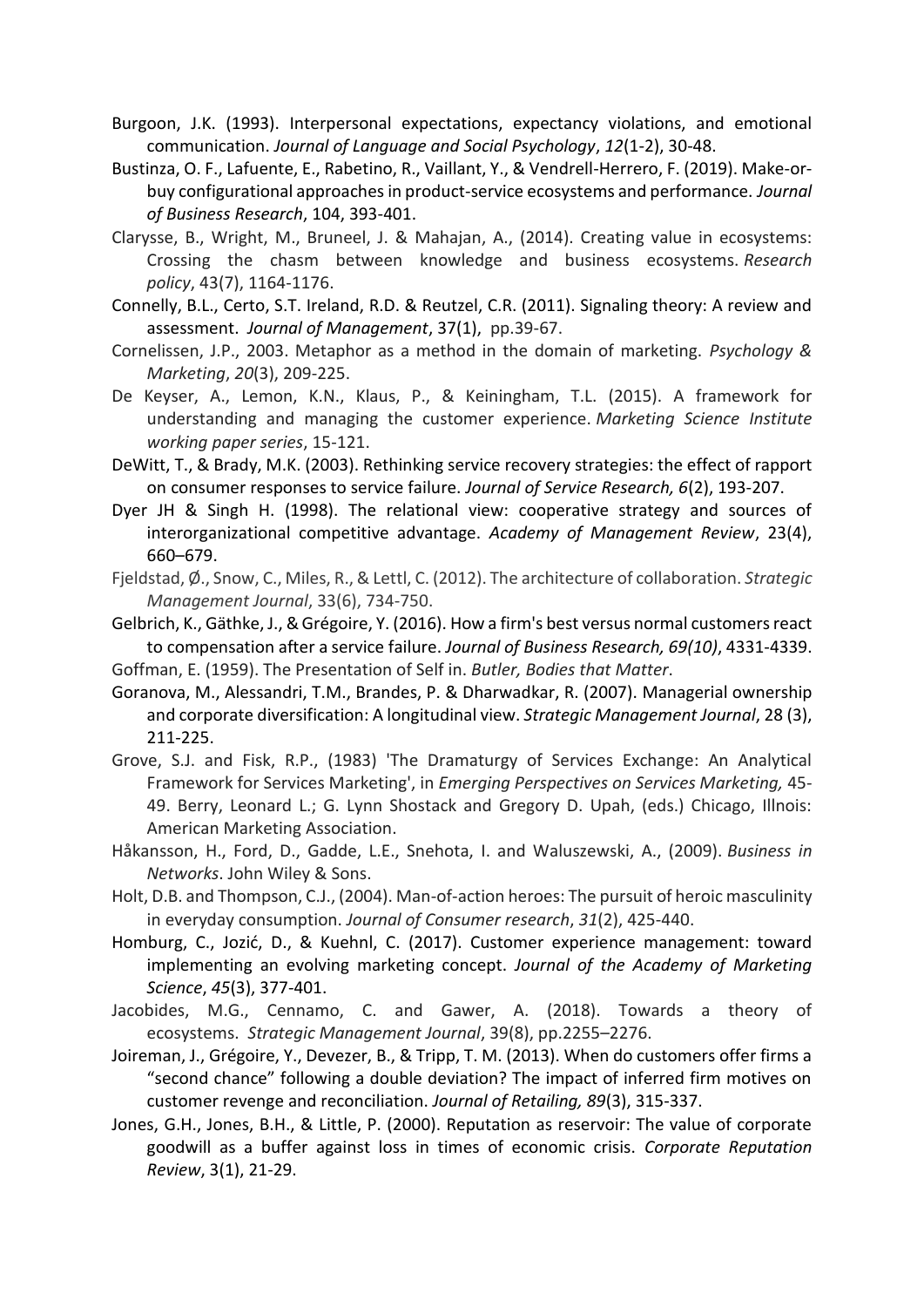- Keiningham, T. L., Morgeson III, F. V., Aksoy, L., & Williams, L. (2014). Service failure severity, customer satisfaction, and market share: An examination of the airline industry. *Journal of Service Research*, 17(4), 415-431.
- Kranzbühler, A.M., Kleijnen, M.H., Morgan, R.E., & Teerling, M. (2018). The multilevel nature of customer experience research: an integrative review and research agenda. *International Journal of Management Reviews*, *20*(2), 433-456.
- Kranzbühler, A., Kleijnen, M., & Verlegh, P. (2019). Outsourcing the pain, keeping the pleasure: effects of outsourced touchpoints in the customer journey. *Journal of the Academy of Marketing Science*, *47*(2), 308-327.
- Lemon, K.N., & Verhoef, P.C. (2016). Understanding customer experience throughout the customer journey. *Journal of Marketing*, *80*(6), 69-96.
- Lusch, R.F., & Nambisan, S. (2015). Service innovation: A service-dominant logic perspective. *MIS Quarterly*, 39(1), 155-175.
- McColl-Kennedy, J. R., Cheung, L., & Ferrier, E. (2015). Co-creating service experience practices. *Journal of Service Management*, 26(2), 249-275.
- Meyer, C. & Schwager, A. (2007). Understanding Customer Experience. *Harvard Business Review*, February, 117-126.
- Möller, K., & Halinen, A. (2017). Managing business and innovation networks—From strategic nets to business fields and ecosystems. *Industrial Marketing Management*, 67, 5-22.
- Moore, J.F. (1993). Predators and prey: A new ecology of competition. *Harvard Business Review*, 71(3), 75-83.
- Patrício, L., Fisk, R. P., Falcão e Cunha, J., & Constantine, L. (2011). Multilevel service design: from customer value constellation to service experience blueprinting. *Journal of Service Research*, 14(2), 180-200.
- Patrıcio, L., Gustafsson, A., & Fisk, R. (2018). Upframing Service Design and Innovation for Research Impact. *Journal of Service Research*, *21*(1), 3-16.
- vanReimer, A., & Folkes, V. (2009). Consumers' inferences about quality across diverse service providers. *Psychology & Marketing, 26*(12), 1066-1078.
- Swanson, S.R. & Kelley, S.W. (2001). Service recovery attributions and word-of-mouth intentions. *European Journal of Marketing*, *35*(1/2), 194-211.
- Tax, S.S., McCutcheon, D., & Wilkinson, I. F. (2013). The service delivery network (SDN) a customer-centric perspective of the customer journey. *Journal of service research, 16*(4), 454-470.
- Tiernan, S, Rhoades D.L, & Waguespack Jr B. (2008). Airline service quality: Exploratory analysis of consumer perceptions and operational performance in the USA and EU. *Managing Service Quality: An International Journal*. 18(3), 212-24.
- Tsoukas, H. (1991). The Missing Link: A Transformational View of Metaphors in Organizational Science. *Academy of management review*, *16*(3), 566-585.
- Van den Bulte, C., (1994). Metaphor at work. In *Research traditions in marketing* (pp. 405- 434). Springer, Dordrecht.
- Van Riel, A., Calabretta, G., Driessen, P., Hillebrand, B., Humphreys, A., Krafft, M., & Beckers, S. (2013). Consumer perceptions of service constellations: implications for service innovation. *Journal of Service Management*, 24(3), 314-329.
- Van Vaerenbergh, Y., Orsingher, C., Vermeir, I., & Larivière, B. (2014). A meta-analysis of relationships linking service failure attributions to customer outcomes. *Journal of Service Research, 17*(4), 381-398.